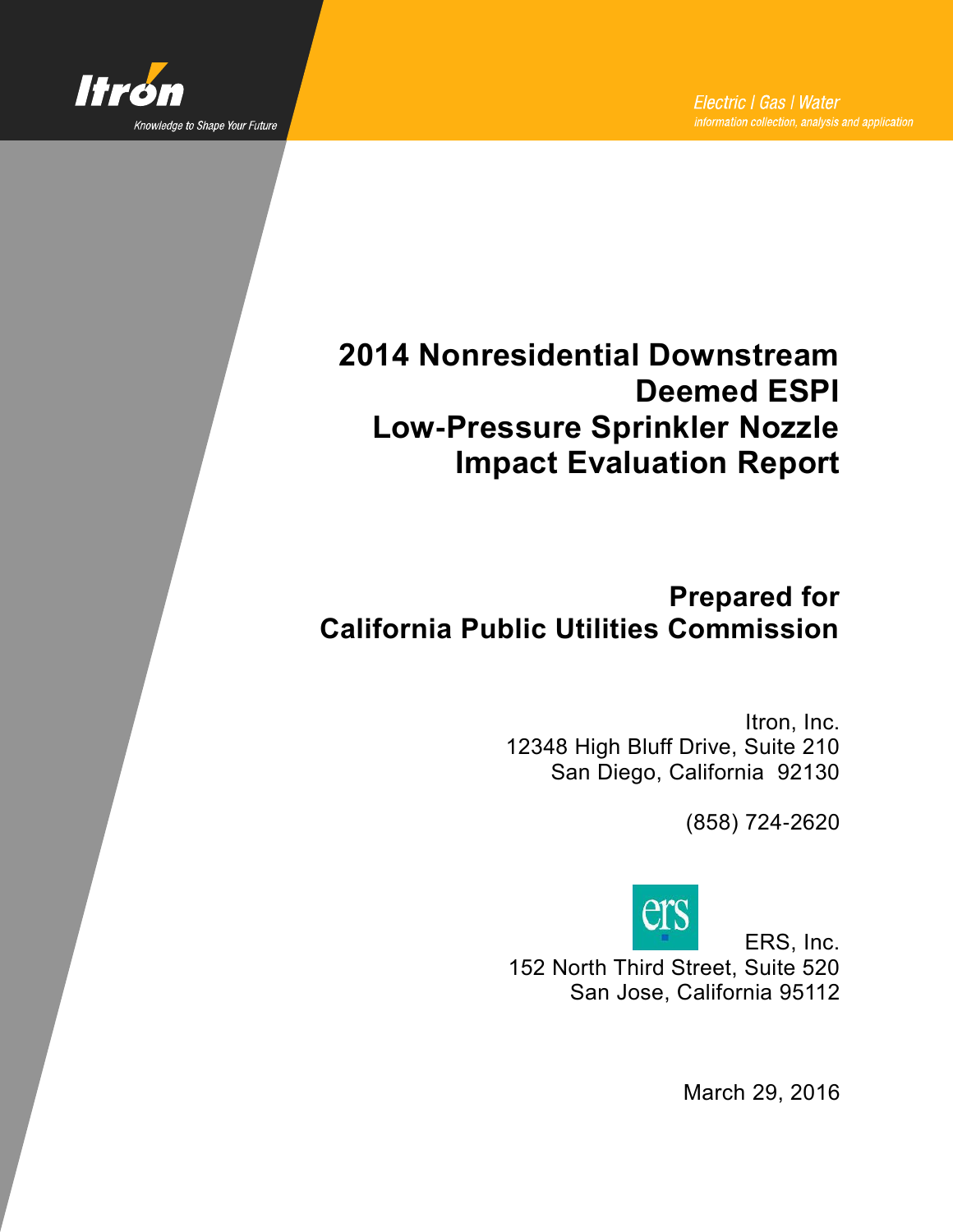# **Table of Contents**

| 5 Evaluation Results …………………………………………………………………………………5-1                 |
|-------------------------------------------------------------------------|
|                                                                         |
|                                                                         |
| Appendix A Nonresidential Downstream Impact Evaluation Phone Survey A-1 |
| Appendix B Nonresidential Downstream Deemed Low-Pressure Sprinkler      |
|                                                                         |
|                                                                         |
|                                                                         |
|                                                                         |
|                                                                         |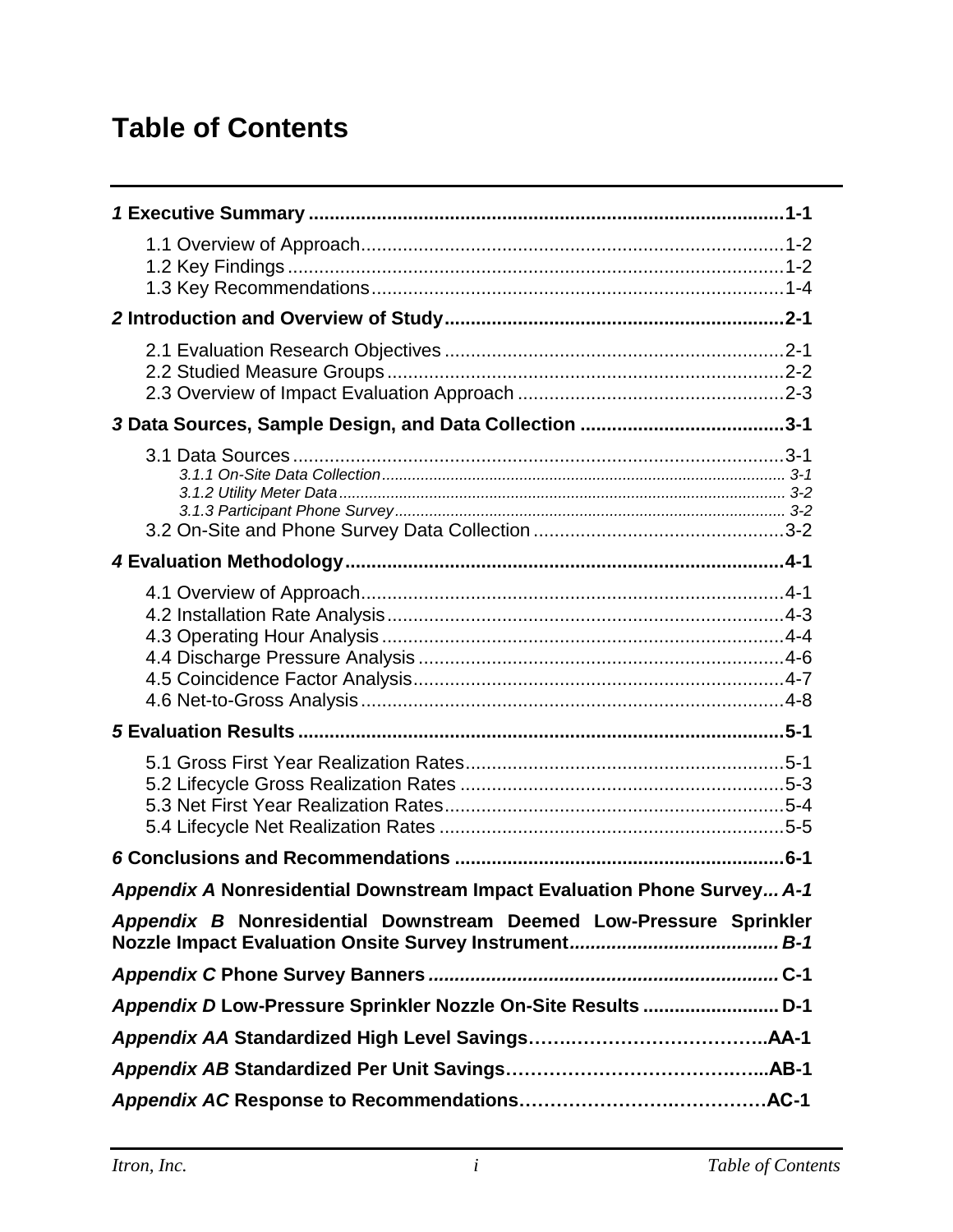## **List of Figures**

[Figure 4-1: Example Interval Meter Dataset: Hourly kW for June 2013..................4-5](#page-22-0)

### **List of Tables**

| Table 1-1: 2014 Aggregate First Year Gross kWh and kW Realization Rates for<br>PG&E Low-Pressure Sprinkler Nozzle Measure Population 1-3              |
|-------------------------------------------------------------------------------------------------------------------------------------------------------|
| Table 1-2: 2014 Aggregate Lifecycle Ex Post Gross kWh and kW Savings for<br>PG&E Low-Pressure Sprinkler Nozzle Measure Population 1-3                 |
| Table 1-3: 2014 Aggregate First Year Ex Post Net kWh and kW Savings for<br>PG&E Low-Pressure Sprinkler Nozzle Measure Population 1-3                  |
| Table 1-4: 2014 Aggregate Lifecycle Ex Post Net kWh and kW Savings for<br>PG&E Low-Pressure Sprinkler Nozzle Measure Population 1-3                   |
| Table 2-1: Summary of Deemed ESPI Agricultural Irrigation Measure Category<br>Expressed as a Percentage of each PA's 2013 and 2014 Portfolio Gross Ex |
| Table 3-1: 2013-14 kWh Savings for Agricultural Irrigation Measures by Measure                                                                        |
| Table 3-2: Differences between IOU Classification and Verified Sprinkler Nozzle                                                                       |
| Table 4-1: Disposition of ESPI Low-Pressure Sprinkler Nozzle Verification4-4                                                                          |
| Table 4-2: Comparison of Ex Ante and Ex Post Annual Operating Hours4-6                                                                                |
| Table 4-3: Comparison of Ex Ante and Ex Post Discharge Pressure Reduction4-7                                                                          |
| Table 4-4: Discharge Pressure Reduction by Pre-Project Irrigation Method 4-7                                                                          |
| Table 4-5: Comparison of Ex Ante and Ex Post Coincidence Factor 4-8                                                                                   |
| Table 4-6: Ex Ante and Ex Post NTGRs by Measure, Weighted by Ex Post kWh. 4-9                                                                         |
| Table 5-1: First Year Gross kWh and kW Realization Rates for Low-Pressure<br>Sprinkler Nozzle Measure - PG&E Onsite Sample Results5-1                 |
| Table 5-2: 2014 Aggregate First Year Gross kWh and kW Realization Rates for<br>PG&E Low-Pressure Sprinkler Nozzle Measure Population 5-3              |
| Table 5-3: 2014 Aggregate Lifecycle Ex Post Gross kWh and kW Savings for<br>PG&E Low-Pressure Sprinkler Nozzle Measure Population 5-4                 |
| Table 5-4: 2014 Aggregate First Year Ex Post Net kWh and kW Savings for<br>PG&E Low-Pressure Sprinkler Nozzle Measure Population 5-4                  |
| Table 5-5: 2014 Aggregate Lifecycle Ex Post Net kWh and kW Savings for<br>PG&E Low-Pressure Sprinkler Nozzle Measure Population 5-5                   |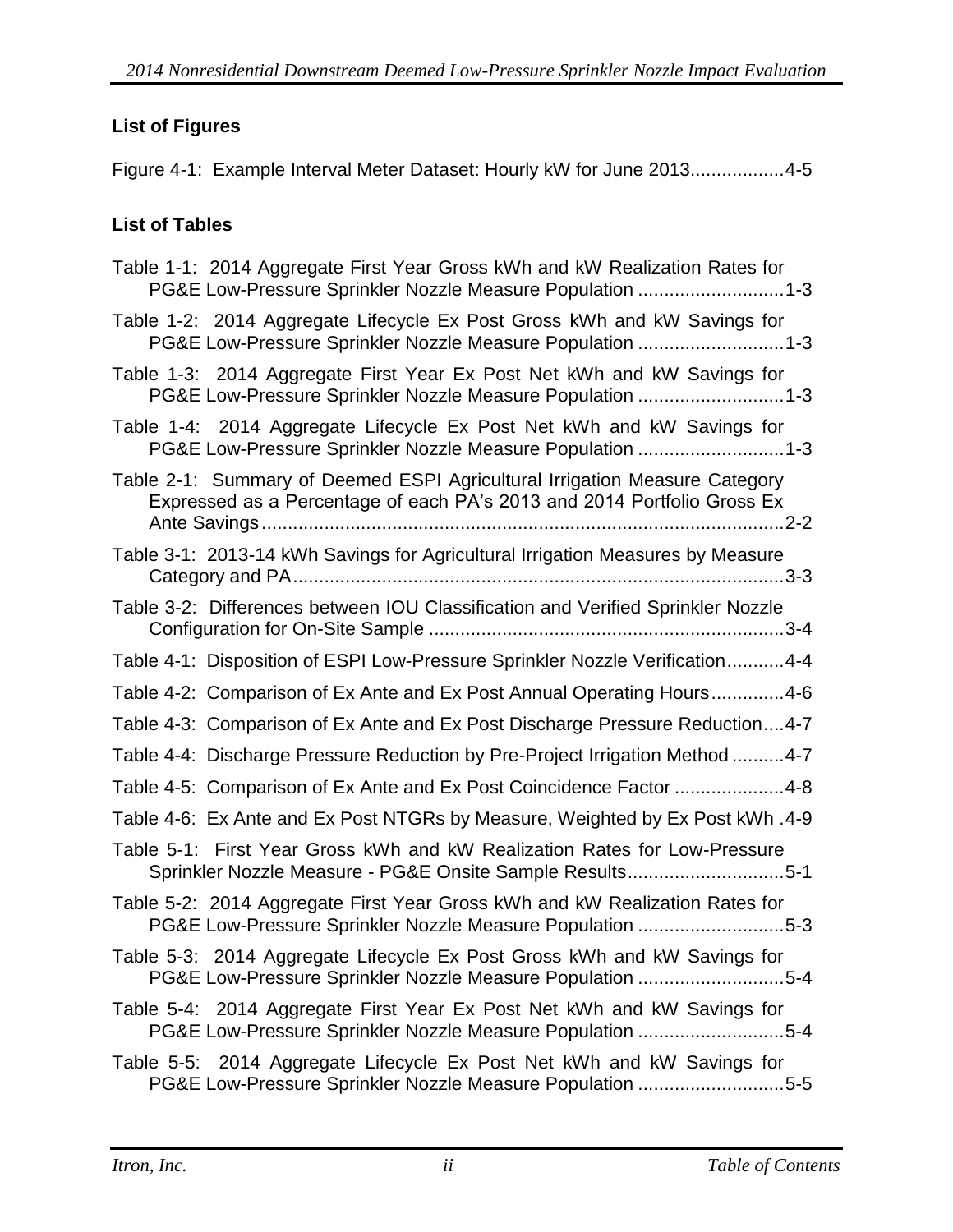# <span id="page-3-0"></span>**Executive Summary**

This report documents the activities undertaken by the Nonresidential Downstream Deemed ESPI Impact Evaluation of the 2013-2014 investor-owned utilities' (IOU) energy efficiency programs. <sup>1</sup> The overall goal of this study is to perform an impact evaluation on the deemed savings and measure-parameters associated with the low-pressure irrigation sprinkler nozzle measures that were identified in the Efficiency Savings and Performance Incentive (ESPI) decision. 2

The objective of this study is to perform a measure and/or measure-parameter impact evaluation, utilizing existing evaluation data and new primary evaluation data, in order to update existing gross and/or net savings estimates and inform future savings values for the sprinkler nozzle measures identified in the ESPI decision. Attachment 2 of the ESPI decision provides an overview of the portfolio parameters that have been identified as potentially requiring ex post verification. The following tasks have been performed by collecting new primary data from participant phone surveys and on-site verification analyses:

- Confirm installations (verification). This step includes on-site verification of measure installations that represent a significant percentage of ex ante claimed electric savings.
- Estimate baseline (pre-retrofit) and replacement (post-retrofit) irrigation pump discharge pressures and operating hours to support more accurate estimate of kWh and kW savings values.
- **Estimate participant free-ridership to support the development of net-to-gross ratios and** net savings values.
- Based on the above, estimate first year and lifetime gross and net ex post impacts (kWh and kW) for low-pressure sprinkler nozzle measures.

The agricultural irrigation measure category, which includes the conversion to low-pressure sprinkler nozzles, contributes over 1% and 4% to the statewide portfolio's kWh and kW savings, respectively. As low-pressure sprinkler nozzle measures comprised over 70% of total agricultural

 $1$  This report focuses on the ESPI measures that were identified for the 2013 program cycle.

<sup>2</sup> D.13.09.023, Decision Adopting Efficiency Savings and Performance Incentive Mechanism[.](http://docs.cpuc.ca.gov/PublishedDocs/Published/G000/M076/K775/76775903.PDF) <http://docs.cpuc.ca.gov/PublishedDocs/Published/G000/M076/K775/76775903.PDF>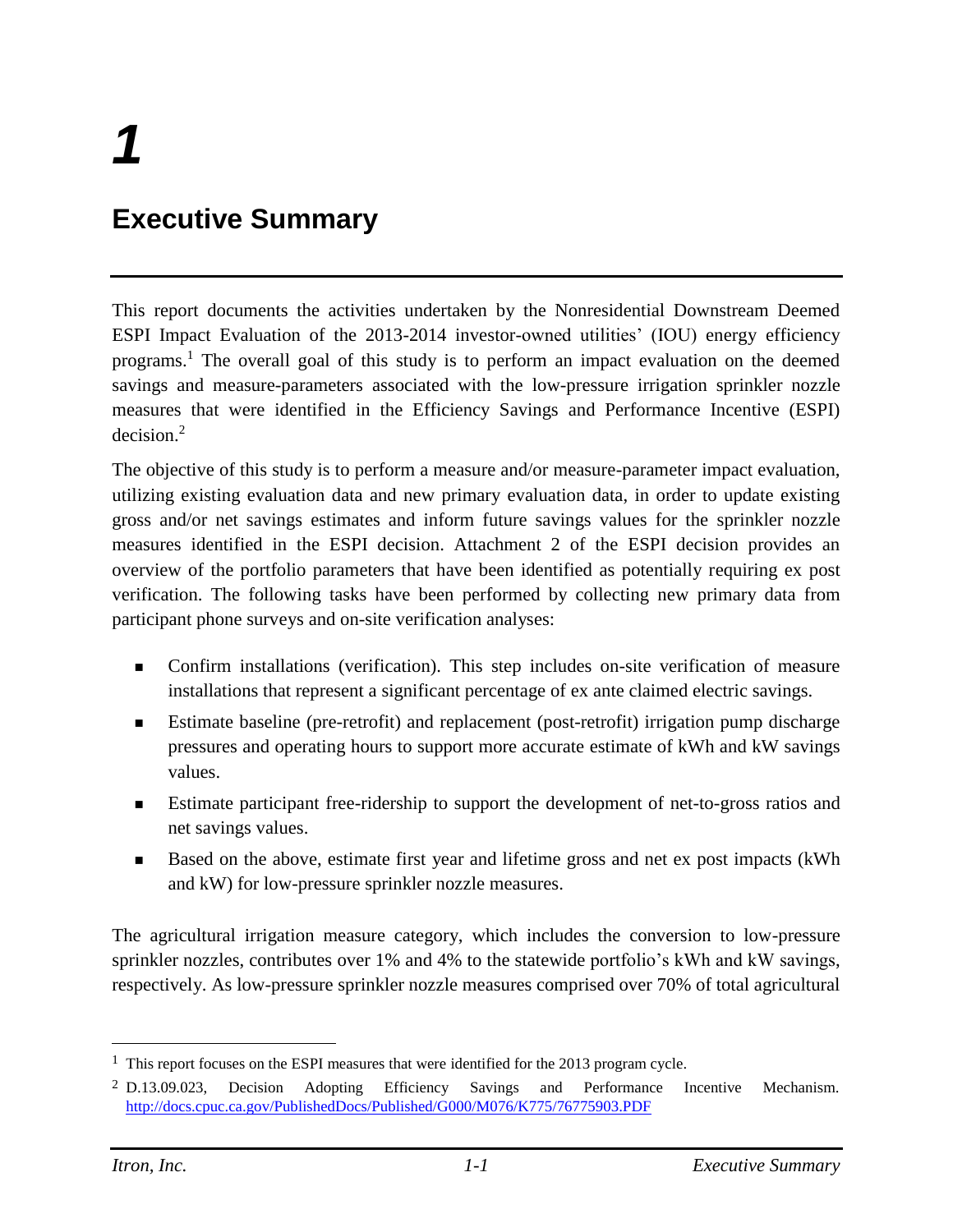category kWh and kW savings, the low-pressure sprinkler nozzle measure is the focus of this study.

The evaluation team designed a sampling approach to achieve statistically significant results at the measure level; the sample design was generated using 2013 and 2014 program participants. Per 2013-14 tracking data, the most significant savings are generated from low-pressure sprinkler nozzles installed within the PG&E service territory. As a result, the sample design included only low-pressure sprinkler nozzle projects within PG&E territory. Data collected from 37 phone surveys and 25 on-sites supported this evaluation.

# <span id="page-4-0"></span>**1.1 Overview of Approach**

Two distinct evaluation activities were performed, as summarized below.

*Gross Energy Savings Analysis.* The primary objective of this activity was to develop gross realization rates (GRRs) and net realization rates (NRRs) (ratio between *ex post* and *ex ante* savings) that can be applied to the participant population for the low-pressure sprinkler nozzle measure, such that population estimates of net and gross savings can be estimated for both first year and lifecycle savings. For each sampled project in the analysis, ex post savings were evaluated by separately establishing a number of impact parameters including installation rates, annual operating hours, pumping discharge pressure reduction and coincidence factor. These parameters were estimated based on performing on-site audits on 25 projects at participating farms throughout PG&E territory.

*Net-To-Gross Analysis.* The objective of this analysis was to develop net-to-gross ratios (NTGRs) for the low-pressure sprinkler nozzle measure group. The approach for estimating NTGRs was based on a self-report methodology utilizing 37 participant survey phone responses. This methodology was based on the large non-residential free ridership approach developed by the NTGR Working Group and documented in Appendix C of that report, *Methodological Framework for Using the Self-Report Approach to Estimating Net-to-Gross Ratios for Nonresidential Customers*. The methodology estimated three separate measurements of free ridership from different inquiry routes and then averaged the values to derive the final free ridership estimate at the measure level.

# <span id="page-4-1"></span>**1.2 Key Findings**

[Table 1-1](#page-5-0) through [Table 1-4](#page-5-3) present the overall results for this study. Shown are the net and gross, first year, and lifecycle savings realization rates along with the corresponding ex ante and ex post kWh and kW savings for the low-pressure sprinkler nozzle measure for PG&E, as it was the only PA that offered the low-pressure sprinkler nozzle in 2014. The corresponding relative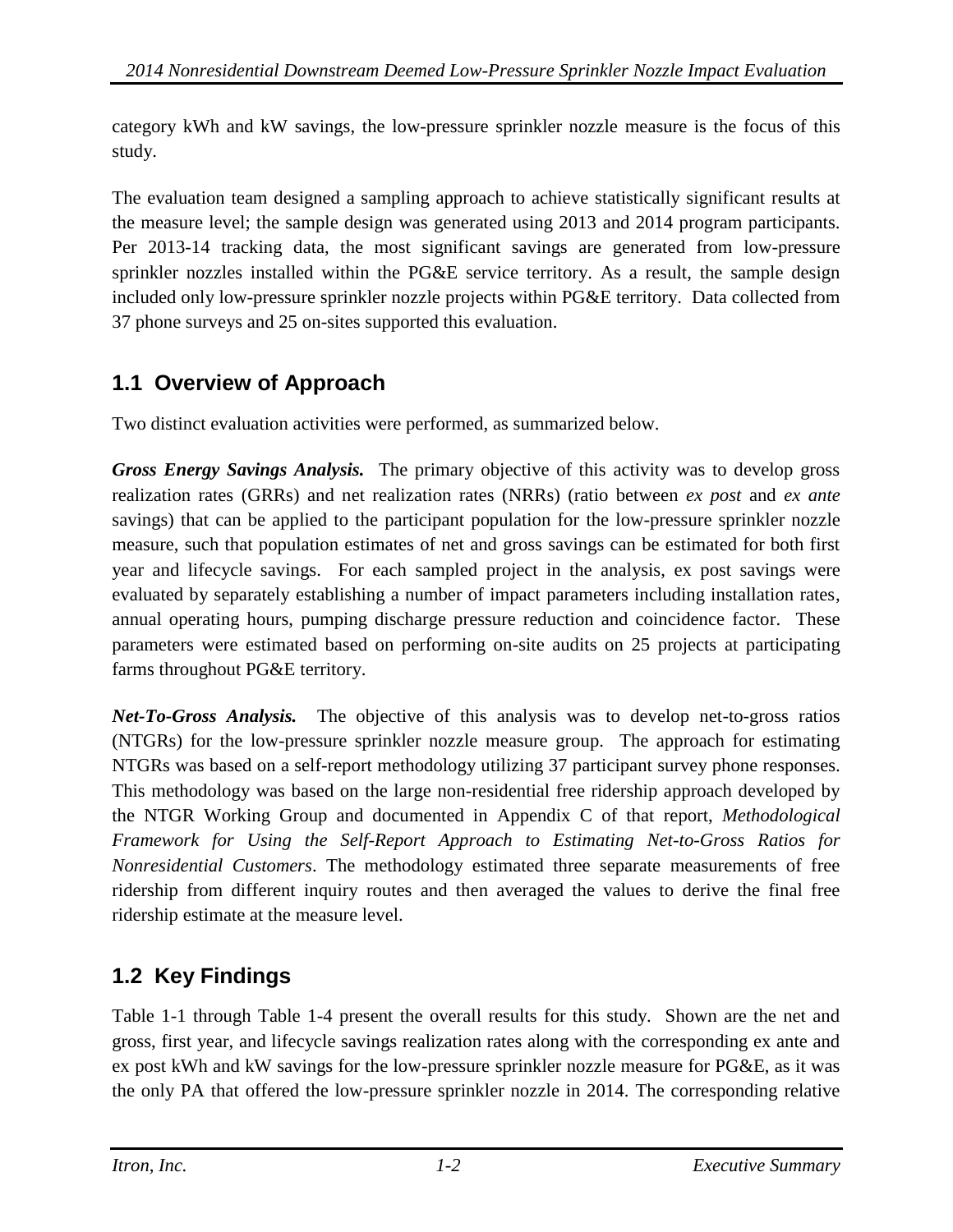precision and margin of error are also included. Because the GRR is only 2-3%, the relative precision value appears to be very high (since it is proportional to one over the GRR). Therefore, the margin of error is also provided, which is the absolute 90% confidence interval range on either side of the mean. The relative precision is the margin of error divided by the GRR. As is evident from the table, the GRR should be considered a reliable and precise estimate in that its margin of error is 4% or less.<sup>3</sup>

<span id="page-5-0"></span>**Table 1-1: 2014 Aggregate First Year Gross kWh and kW Realization Rates for PG&E Low-Pressure Sprinkler Nozzle Measure Population**

|           | <b>First Year Gross kWh Savings</b> |                                  |            |               |                                     | <b>First Year Gross kW Savings</b> |                                  |            |               |                              |
|-----------|-------------------------------------|----------------------------------|------------|---------------|-------------------------------------|------------------------------------|----------------------------------|------------|---------------|------------------------------|
| <b>PA</b> | <b>Ex Ante</b><br><b>Savings</b>    | <b>Ex Post</b><br><b>Savings</b> | <b>GRR</b> | Rel.<br>Prec. | <b>Margin</b><br>of<br><b>Error</b> | Ex<br>Ante<br><b>Savings</b>       | <b>Ex Post</b><br><b>Savings</b> | <b>GRR</b> | Rel.<br>Prec. | <b>Margin</b><br>of<br>Error |
| PG&E      | 14,880,733                          | 464,216                          | 3%         | 13%           | 4%                                  | 9.686                              | 236                              | 2%         | 99%           | 2%                           |

<span id="page-5-1"></span>

| Table 1-2: 2014 Aggregate Lifecycle Ex Post Gross kWh and kW Savings for |
|--------------------------------------------------------------------------|
| <b>PG&amp;E Low-Pressure Sprinkler Nozzle Measure Population</b>         |

|      | <b>Lifecycle Gross kWh Savings</b> |                                  |            |               |                           |                           | <b>Lifecycle Gross kW Savings</b> |            |      |                                        |  |
|------|------------------------------------|----------------------------------|------------|---------------|---------------------------|---------------------------|-----------------------------------|------------|------|----------------------------------------|--|
| PA   | <b>Ex Ante</b><br><b>Savings</b>   | <b>Ex Post</b><br><b>Savings</b> | <b>GRR</b> | Rel.<br>Prec. | <b>Margin</b><br>of Error | Ex Ante<br><b>Savings</b> | <b>Ex Post</b><br><b>Savings</b>  | <b>GRR</b> | Rel. | <b>Margin</b><br><b>Prec.</b> of Error |  |
| PG&E | 60.209.089                         | 1,878,269                        | 3%         | 13%           | 4%                        | 35.289                    | 861                               | 2%         | 99%  | 2%                                     |  |

### <span id="page-5-2"></span>**Table 1-3: 2014 Aggregate First Year Ex Post Net kWh and kW Savings for PG&E Low-Pressure Sprinkler Nozzle Measure Population**

|      | <b>First Year Net kWh Savings</b> |                                  |            |               |                                     | <b>First Year Net kW Savings</b> |                                  |            |               |                                     |
|------|-----------------------------------|----------------------------------|------------|---------------|-------------------------------------|----------------------------------|----------------------------------|------------|---------------|-------------------------------------|
| PA   | <b>Ex Ante</b><br><b>Savings</b>  | <b>Ex Post</b><br><b>Savings</b> | <b>NRR</b> | Rel.<br>Prec. | <b>Margin</b><br>of<br><b>Error</b> | Ex<br>Ante<br><b>Savings</b>     | <b>Ex Post</b><br><b>Savings</b> | <b>NRR</b> | Rel.<br>Prec. | <b>Margin</b><br><b>of</b><br>Error |
| PG&E | 8.928.440                         | 153.134                          | 2%         | 14%           | 2%                                  | 5.811                            | 74                               | 1%         | 101%          | 1%                                  |

## <span id="page-5-3"></span>**Table 1-4: 2014 Aggregate Lifecycle Ex Post Net kWh and kW Savings for PG&E Low-Pressure Sprinkler Nozzle Measure Population**

|      | <b>Lifecycle Net kWh Savings</b> |                                  |               |               |                                     |                              | <b>Lifecycle Net kW Savings</b>  |            |               |                                     |  |
|------|----------------------------------|----------------------------------|---------------|---------------|-------------------------------------|------------------------------|----------------------------------|------------|---------------|-------------------------------------|--|
| PA   | <b>Ex Ante</b><br><b>Savings</b> | <b>Ex Post</b><br><b>Savings</b> | $\bf NR$<br>R | Rel.<br>Prec. | <b>Margin</b><br>of<br><b>Error</b> | Ex<br>Ante<br><b>Savings</b> | <b>Ex Post</b><br><b>Savings</b> | <b>NRR</b> | Rel.<br>Prec. | <b>Margin</b><br>of<br><b>Error</b> |  |
| PG&E | 36,125,453                       | 619.598                          | 2%            | 14%           | 2%                                  | 21.174                       | 269                              | $1\%$      | 101%          | 1%                                  |  |

<sup>&</sup>lt;sup>3</sup> For example, if the GRR was 0.50 and had the same margin of error, the relative precision would be only 8%.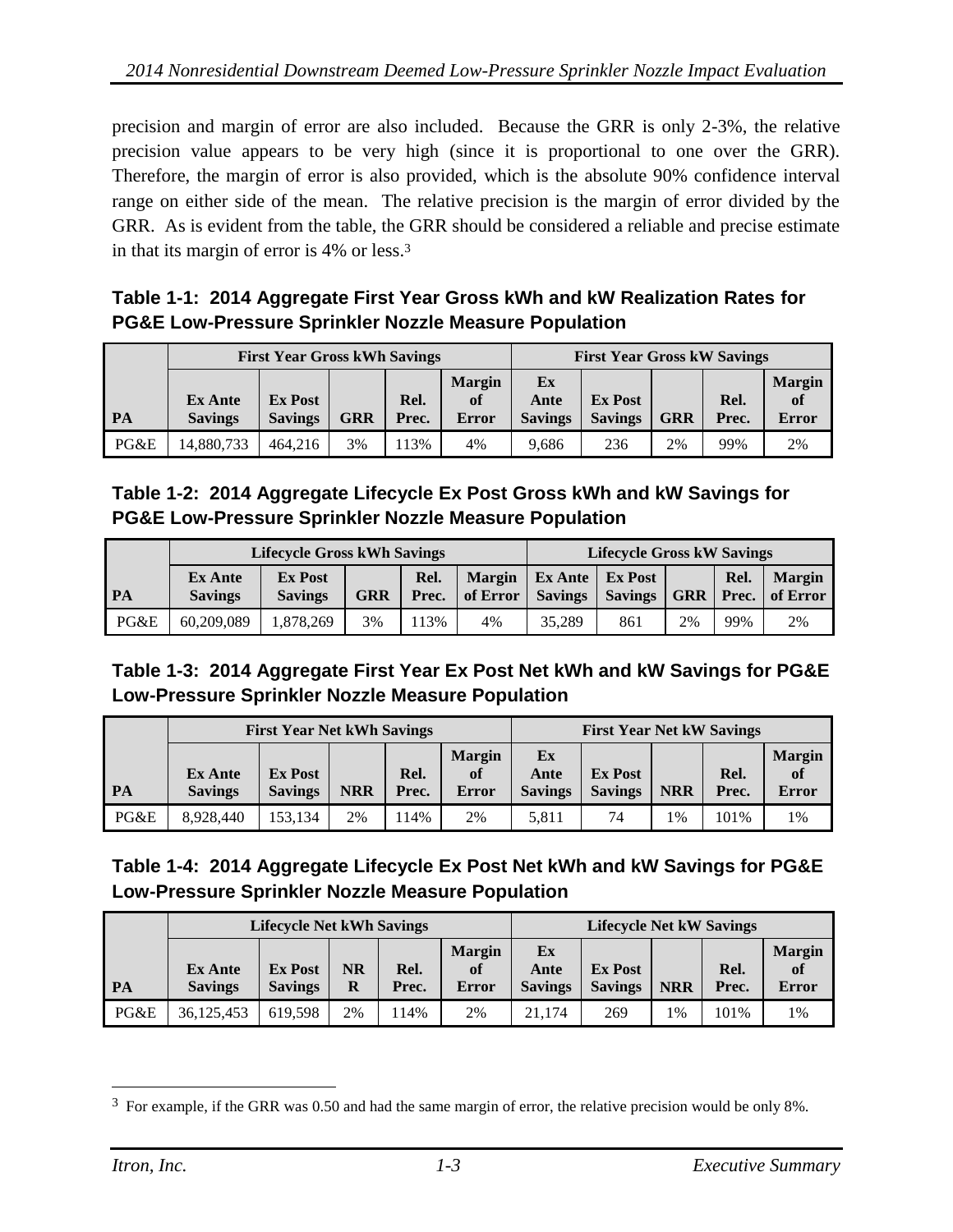Key reasons behind the 1-3% GRRs and NRRs are described in detail in Section 5.1, but to summarize:

- The IOUs incorrectly classified 19 projects in the sample as involving the installation of portable nozzles; evaluators determined that these projects involved permanent nozzles only. This misclassification resulted in a 60% reduction in overall kWh GRR, due to significantly higher ex ante savings for portable-classified projects as compared with permanent.
- Evaluators determined a weighted average annual operating hours value 64% lower than that reflected within ex ante kWh savings.
- Evaluators determined that, before the low-pressure nozzle installation, 12 sites were irrigated using a method different from the IOU-assumed high-pressure sprinkler method, further reducing the kWh and kW GRRs by 7%.
- Four of the 25 sampled projects were determined to be ineligible for program participation due to: no pre-project electric irrigation at the farm, replacement of lowpressure nozzles with low-pressure nozzles, or replacement of drip irrigation with lowpressure nozzles.
- Section 4.2 indicates a 97% installation rate, further reducing the GRRs by 3%.
- The ex post NTGR was a little more than half of the ex ante value, further reducing the NRRs.

## <span id="page-6-0"></span>**1.3 Key Recommendations**

This section presents recommendations based on the findings of this research study. Per the PG&E catalog of 2016 program offerings,<sup>4</sup> the prescriptive low-pressure sprinkler rebate program appears to have been discontinued. However, should the prescriptive program be reinstituted or restructured a custom offering, evaluators recommend the following for more successful program implementation. Additional details behind these recommendations and the evaluation's major findings can be found in Section 6.

### *Overall Program Design*

 If reinstated, incentives for conversions to low-pressure sprinkler irrigation should be offered as a custom measure.

 $\overline{a}$ 4

[http://www.pge.com/includes/docs/pdfs/mybusiness/energysavingsrebates/incentivesbyindustry/Business\\_Rebates](http://www.pge.com/includes/docs/pdfs/mybusiness/energysavingsrebates/incentivesbyindustry/Business_Rebates_List.pdf) [\\_List.pdf](http://www.pge.com/includes/docs/pdfs/mybusiness/energysavingsrebates/incentivesbyindustry/Business_Rebates_List.pdf)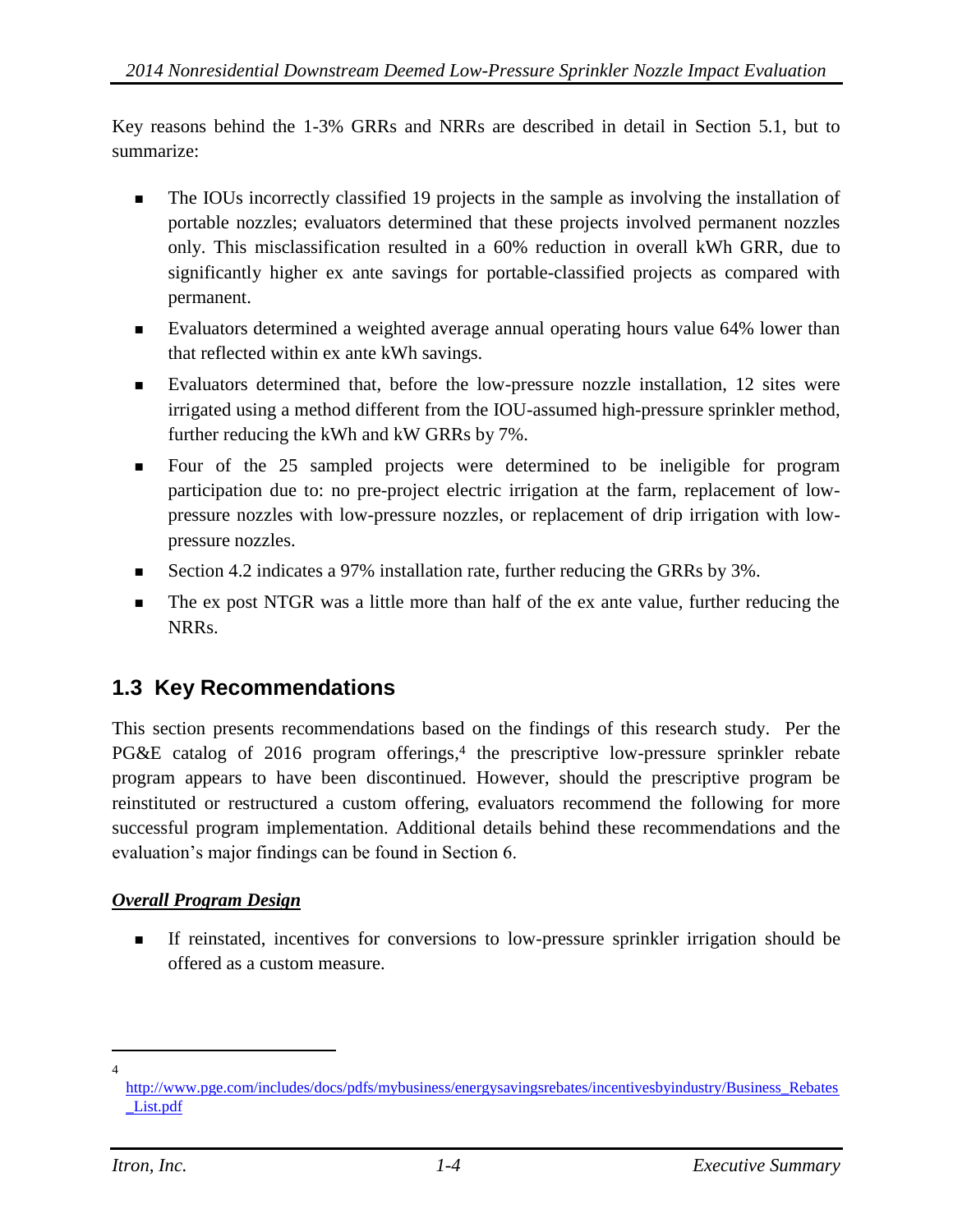### *Eligibility Screening*

 If reinstated, the program must perform more careful data collection and screening of applicants to avoid ineligible projects. Evaluators determined that 4 of the 25 sampled projects did not meet the eligibility requirements set forth by the program. Ineligibilities included: one site that did not feature electric irrigation before the project, one project that involved the development of a previously unirrigated field, one project that involved the replacement of low-pressure nozzles with low-pressure nozzles, and one project that involved the replacement of a drip irrigation system with low-pressure nozzles.

#### *Savings Calculations*

- If reinstated, the program should sanity-check claimed savings values with the prior year's billed totals to ensure no order-of-magnitude overestimates of savings. Nearly all of the 25 sampled projects had a reported kWh savings claim that exceeded the preproject annual kWh total from affected utility meter(s).
- If reinstated, the program should utilize an interactive low-pressure nozzle conversion savings calculator that is capable of accounting for the different water requirements of various crop types.

#### *Preexisting Irrigation Method*

- The program's savings calculator should account for pre-project irrigation method to accurately predict the resulting change in discharge pressure by converting to lowpressure sprinkler nozzles.
- If reinstated, the program should collect sufficient documentation on nozzle configuration to ensure the portable/permanent classification is correct.

### *Overall Pumping Efficiency (OPE)*

 OPE testing paperwork should be required in the application paperwork to confirm program eligibility and document pumping plant information.

#### *Operating Hours*

 If reinstated, the program and its savings calculator should incorporate an annual pumping hours value of 1,163, unless more accurate site-specific operation data is available.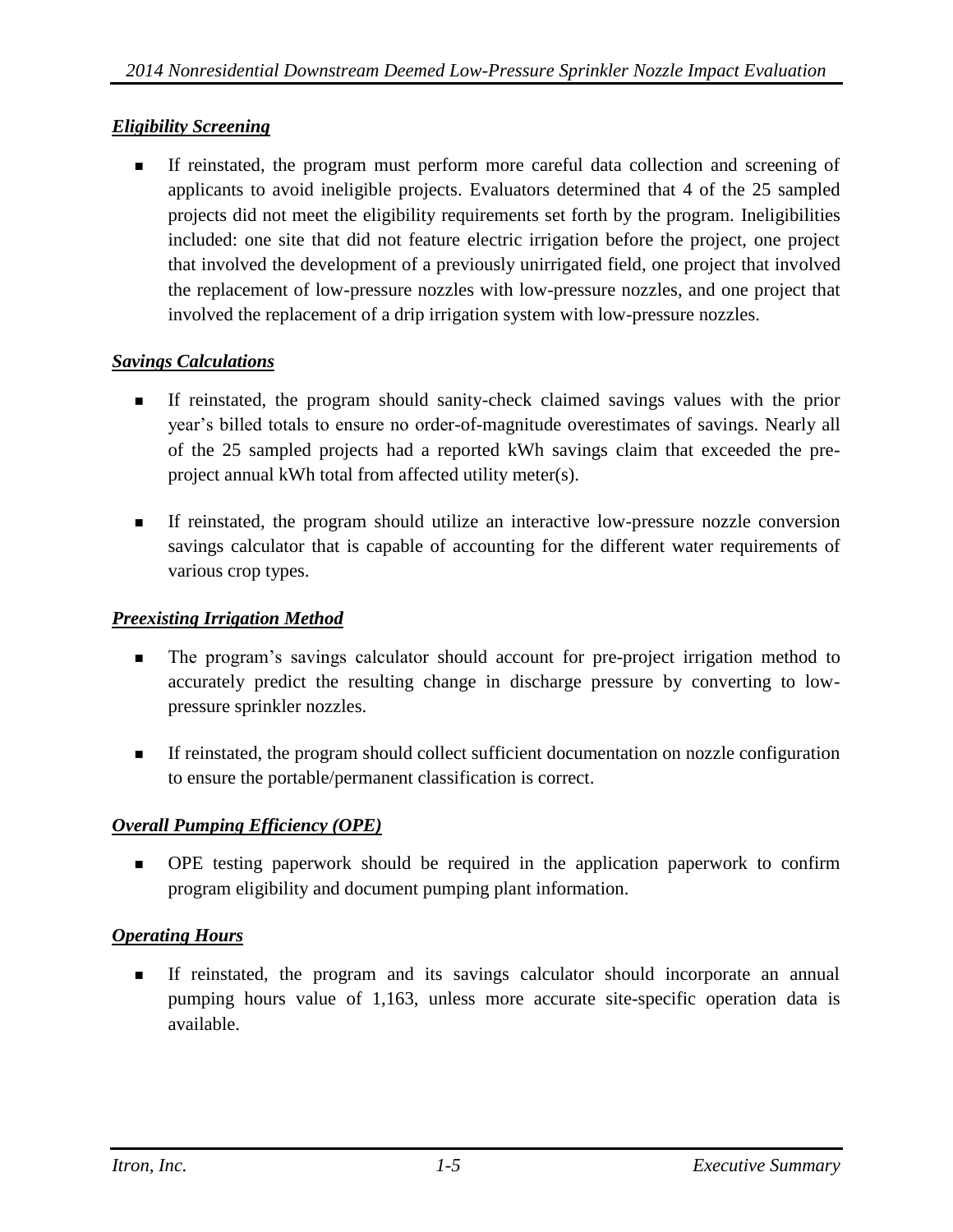### *Coincidence Factor*

 The program's savings calculations should incorporate a summer peak coincidence factor of 0.30.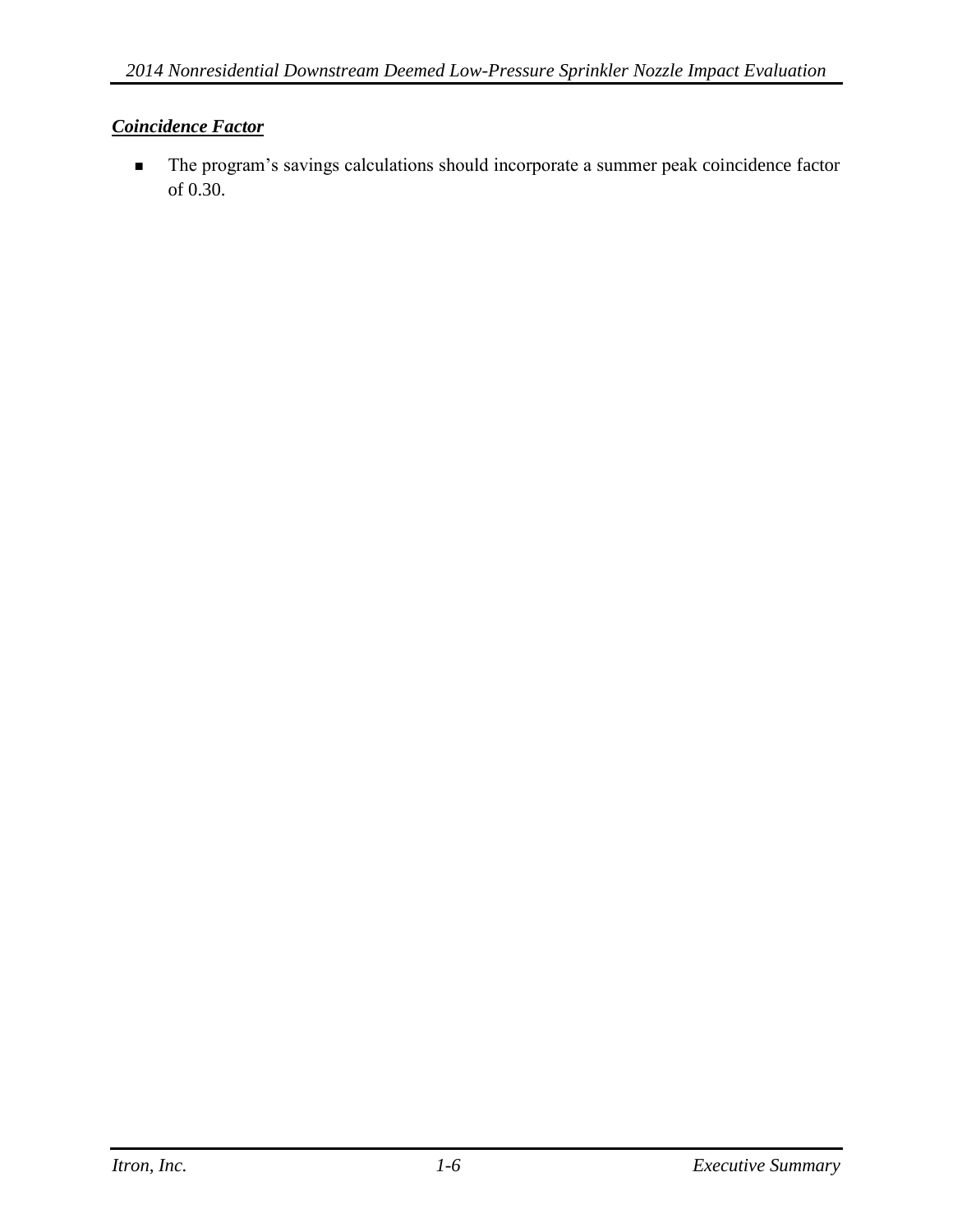# <span id="page-9-0"></span>**Introduction and Overview of Study**

This report documents the activities undertaken by the Nonresidential Downstream Deemed ESPI Impact Evaluation of the 2013-2014 IOUs' energy efficiency programs.<sup>5</sup> The overall goal of this study is to perform an impact evaluation on the deemed savings and measure-parameters associated with the low-pressure irrigation sprinkler nozzle measures that were identified in the ESPI decision. 6

This report is informed by Attachment 2 and 3 of the ESPI decision for program year (PY) 2013 and details the goals and objectives of the impact evaluation to meet those requirements. Likewise, the report will discuss the researchable issues, information on the measure groups evaluated as well as the data sources used, the approach for sampling, the verification analysis and the methods used to determine ex post energy and demand impacts. Finally, the report will present the results and findings from the analysis that can then be used to update the impact parameters, NTGRs and gross/net first year and lifecycle savings for the measures detailed in the ESPI decision.

## <span id="page-9-1"></span>**2.1 Evaluation Research Objectives**

The objective of this study is to perform a measure and/or measure-parameter impact evaluation, utilizing new primary evaluation data, in order to update existing gross and/or net savings estimates and inform future savings values for the sprinkler nozzle measures identified in the ESPI decision. Attachment 2 of the ESPI decision provides an overview of the portfolio parameters that have been identified as potentially requiring ex post verification. The parameters associated with deemed measure verification for low-pressure sprinkler nozzles include: measure installation/verification, NTGRs, gross and net energy savings values, annual hours of operation, reduction in pump discharge pressure, and coincidence factor.

In order to implement this approach in meeting the overall study goal, a number of research objectives were targeted. The following tasks have been performed by collecting new primary data from participant phone surveys and on-site verification analyses. A more thorough

<sup>5</sup> This report focuses on the ESPI measures that were identified for the 2013 program cycle.

<sup>6</sup> D.13.09.023, Decision Adopting Efficiency Savings and Performance Incentive Mechanism[.](http://docs.cpuc.ca.gov/PublishedDocs/Published/G000/M076/K775/76775903.PDF) <http://docs.cpuc.ca.gov/PublishedDocs/Published/G000/M076/K775/76775903.PDF>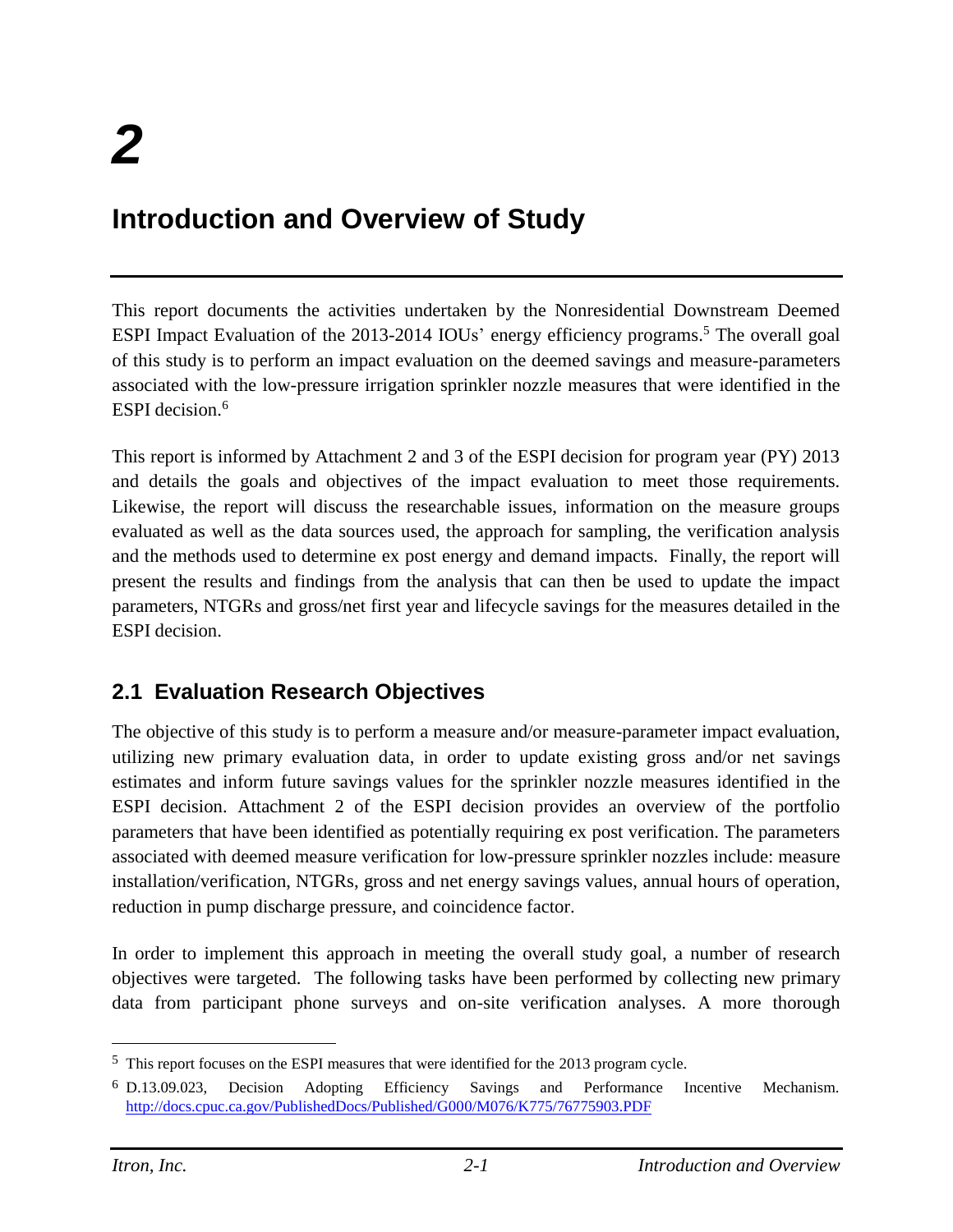discussion of how these research objectives are applied to the low-pressure sprinkler nozzle measures and the algorithm by which they have been evaluated are discussed in Section 4, but to summarize:

- Confirm installations (verification). This step includes on-site verification of measure installations that represent a significant percentage of ex ante claimed electric savings.
- Estimate baseline (pre-retrofit) and replacement (post-retrofit) irrigation pump discharge pressures and operating hours to support the estimate of unit energy savings values.
- Estimate participant free-ridership to support the development of NTGRs and net savings values.
- **Based on the above, estimate first year and lifetime gross and net ex post impacts (kWh** and kW) for low-pressure sprinkler nozzle measures.

## <span id="page-10-0"></span>**2.2 Studied Measure Groups**

Table 2-1 presents the agricultural irrigation measure category's (including the low-pressure sprinkler nozzle measure of focus in this study) contribution to each PA's portfolio electric and natural gas energy savings<sup>7</sup> (as well as the statewide contribution) for 2013 and 2014.

### <span id="page-10-1"></span>**Table 2-1: Summary of Deemed ESPI Agricultural Irrigation Measure Category Expressed as a Percentage of each PA's 2013 and 2014 Portfolio Gross Ex Ante Savings**

|     |           | 2013 Savings |            |                  | 2014 Savings |      |            |         |  |
|-----|-----------|--------------|------------|------------------|--------------|------|------------|---------|--|
|     | <b>SW</b> | PG&E         | <b>SCE</b> | <b>SDG&amp;E</b> | <b>SW</b>    | PG&E | <b>SCE</b> | SDG&E   |  |
| kW  | 4.7%      | 9.8%         | 0.0%       | $0.0\%$          | 3.5%         | 8.2% | $0.0\%$    | $0.0\%$ |  |
| kWh | 1.1%      | 2.4%         | $0.0\%$    | $0.0\%$          | 1%           | 2.7% | $0.0\%$    | $0.0\%$ |  |

As evidenced above in Table 2-1, the agricultural irrigation measure category, which includes the conversion to low-pressure sprinkler nozzles, contributes to the portfolio's kWh and kW savings. As discussed in more detail in Section 3.2, kWh and kW savings from low-pressure sprinkler nozzles is the focus of this study since they comprise over 70% of the ex ante kWh savings within the agricultural irrigation measure category.

Different levels of rigor have been applied to most appropriately assess the performance of the various deemed measures studied to support the ESPI decision. These levels of rigor are informed by the availability and reliability of existing data sources along with the need to gather new primary data. Due to the relatively high contribution of savings to the overall PG&E

<sup>7</sup> These savings do not include those associated with Codes and Standards.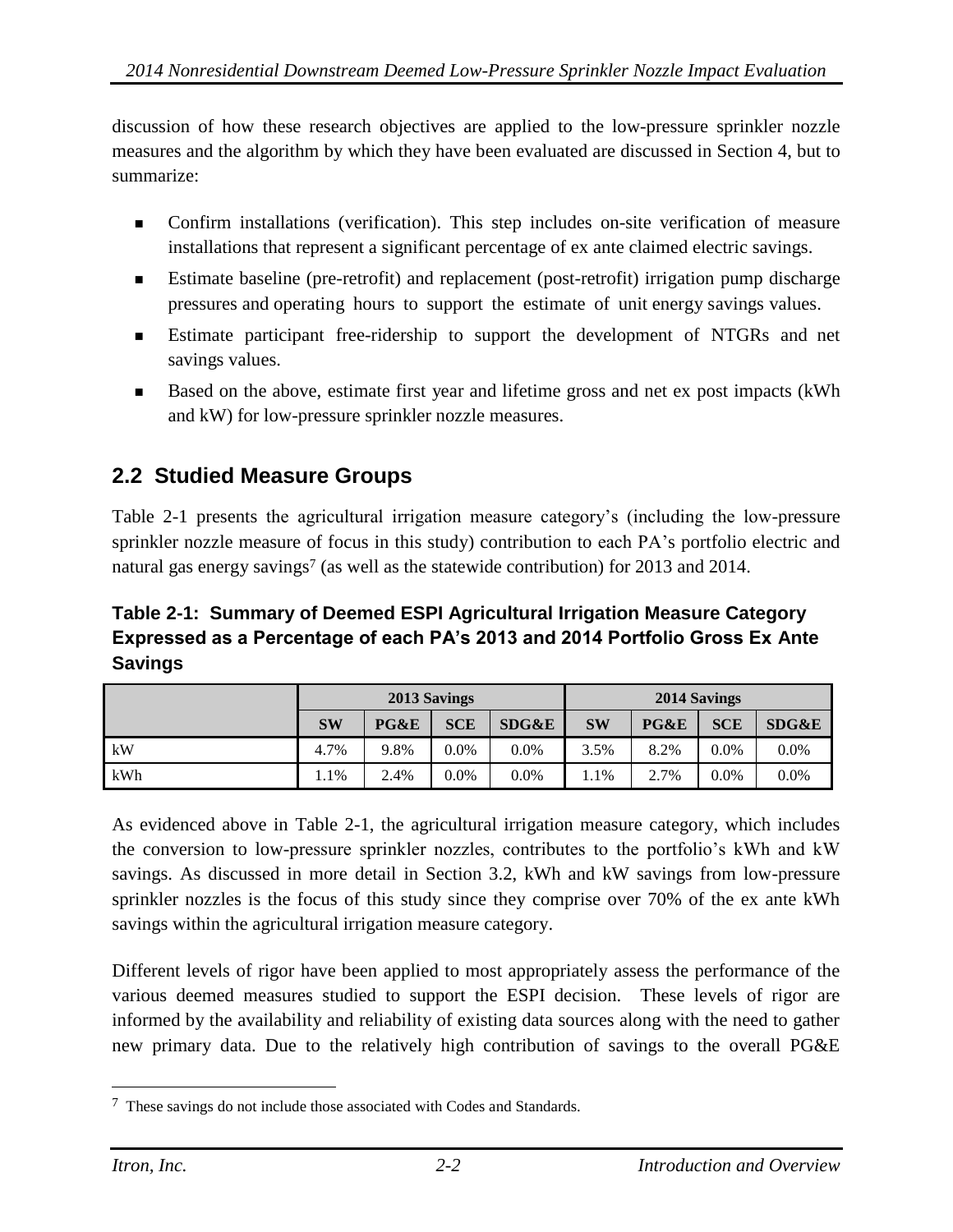portfolio, the low-pressure sprinkler nozzle measure was assigned a high level of rigor. As a result, new primary data has been collected utilizing a phone and on-site survey instrument, including the assessment of irrigation pump interval meter data.

## <span id="page-11-0"></span>**2.3 Overview of Impact Evaluation Approach**

For low-pressure sprinkler nozzle conversions, the general approach used to estimate ex post gross savings first considered all available data. The challenge in calculating pumping savings is determining the pump head pressure (or associated loading level) of the preexisting irrigation system's pump(s). In order to characterize the pre-conversion pump operation, evaluators relied on pre-project utility bills and interval meter ("smart meter") data when available. However, as many participating farms featured conversions in crop type and/or irrigation method at the time of the nozzle installation, a fair comparison of pre- and post-project utility meter data required normalization by the amount of water delivered before and after the conversion.

Two methods were employed by evaluators, depending on the availability, quality, and comparability of pre/post utility consumption data. However, for every sampled project, the evaluators visited each sampled farm, inspected a selection of rebated nozzles, and collected detailed information on the following parameters (as well as others – see Appendix B) needed to ensure fair pre/post comparison.

Each of the two evaluation methods are described below, in order of preference.

## **1. Analysis of pre/post electric bills normalized to water consumption**

The evaluator's preferred method for assessing project impacts is characterized by the following formula:

$$
\frac{\Delta kWh}{yr} = \sum_{i=1}^{12} \left( \frac{kWh}{AF}_{pre,i} - \frac{kWh}{AF}_{post,i} \right) \times AF_{post,i}
$$

Where,

∆ $kWh$  $\frac{w}{yr}$  = Annual electric energy savings. This parameter represents the ex post savings objective of this study.

 $kWh =$  Monthly electric energy consumption, obtained via data request from the IOU.

 $AF = \text{Total amount of water delivered to the affected field over each month, in units of *acre-feet*.$ As many participating farms rely on private well water, not municipally-owned water supply,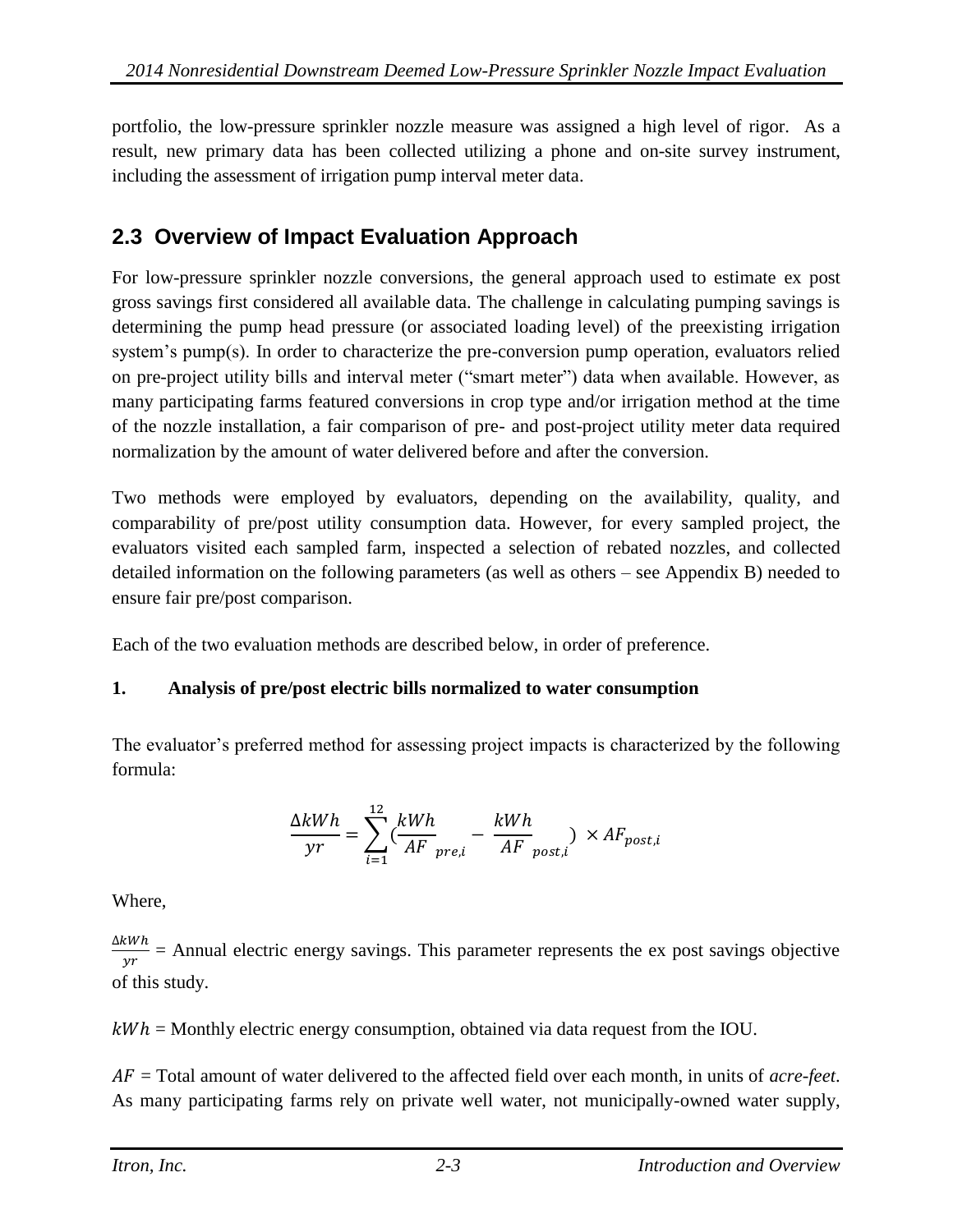historic water usage records were typically not available. Instead, field auditors gathered detailed information on field acreage, crop type, crop age, irrigation method, and irrigation schedule (as described above) to calculate the *theoretical* water requirement of the crop. Normalization by the theoretical acre-feet in pre and post cases ensured a fair comparison between pre/post electric consumption.

### **2. Analysis of project impacts from discharge pressure reduction**

When utility consumption data was incomplete or incomparable between pre/post cases, the evaluators assessed project impacts via calculation of the change in pumping power requirement from the low-pressure nozzles' reduction in pumping discharge pressure, as follows:

$$
\frac{\Delta kWh}{yr} = \frac{1.0241 \times (TDH_{pre} - TDH_{post})}{OPE} \times \frac{AF}{yr}
$$

∆ $kWh$  $\frac{w}{yr}$  = Annual electric energy savings. This parameter represents the ex post savings objective of this study.

 $AF$  $\frac{dr}{yr}$  = Total acre-feet of water usage per year, as calculated in the previous evaluation method.

 $TDH_{pre}$  = Total dynamic head (in feet) of the preexisting irrigation pumping system. This information was not available in PA tracking data; instead, the field auditors estimated this value from customer interviews and information on irrigation method, well depth, theoretical water requirement, and irrigation operating hours.

 $TDH_{post}$  = Total dynamic head (in feet) of the installed (low-pressure) irrigation pumping system. Field auditors noted this value via gauge reading, when possible—the affected irrigation pump was often not operating at the time of the site visit. Several farmers monitor this value closely and provided rich information for evaluators to determine a representative value in the savings calculation.

 $OPE =$  The pumping system's overall plant efficiency. Participating farms were required to complete an OPE assessment within a year of program application; OPEs of 45% or greater were required for program eligibility. Field staff requested the most recent pump tests that would indicate post-project OPE; however, such records were typically not available from the participating farmers. OPE has been typically estimated by PAs between 45-55% based on field studies.

Non-coincident demand savings (in kW/nozzle) can be calculated using similar equations and parameters presented above.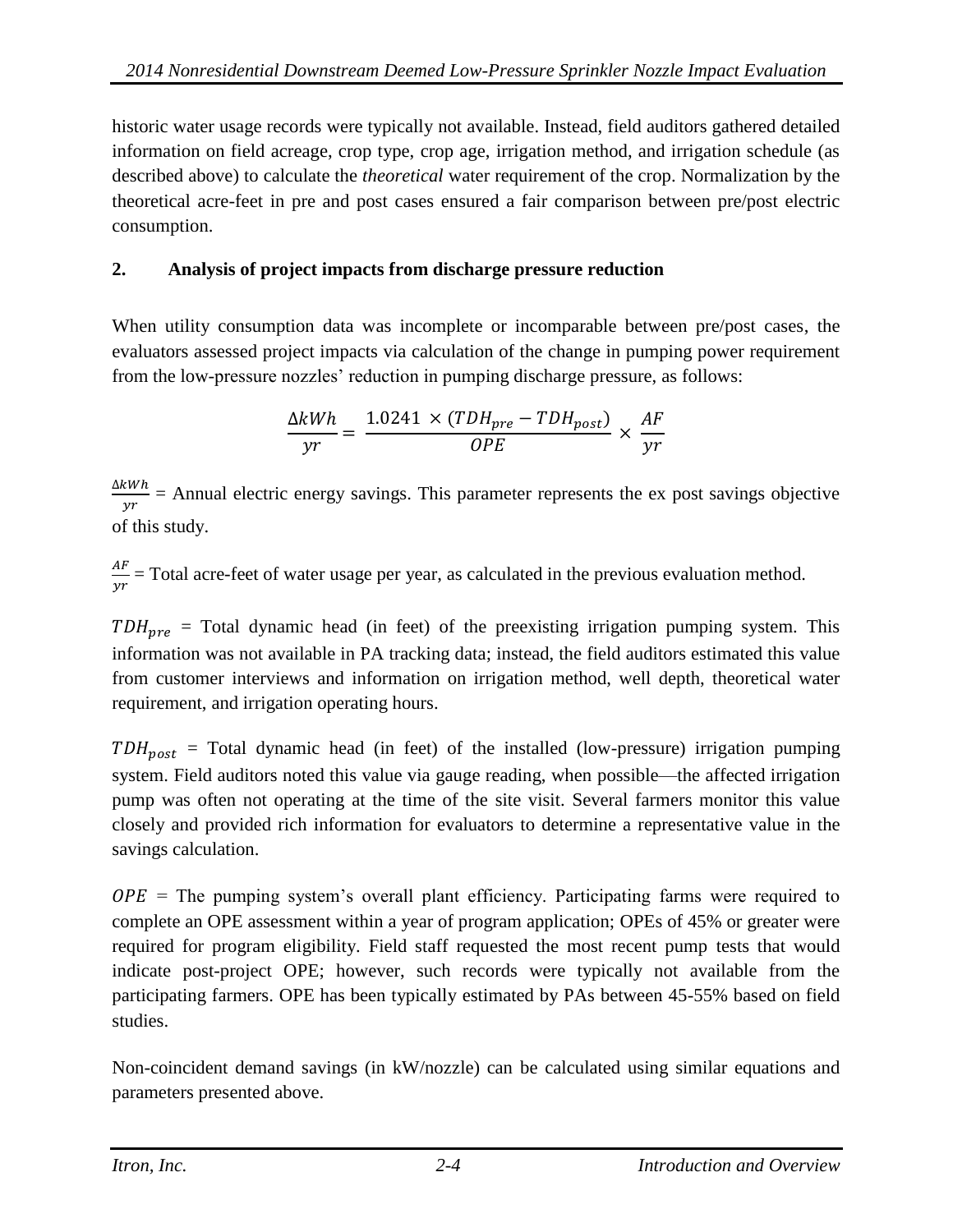The remainder of this report will discuss how relevant impact parameters were evaluated for the ESPI low-pressure sprinkler nozzle measure, along with the following:

- Section 3 discusses the data sources that were utilized to estimate each of the individual measure parameters, the sample design, and resulting data used in the evaluation.
- Section 4 presents the methods used for estimating each individual impact parameter, including the installation rate, the pre- and post-project annual operating hours, reduction in irrigation discharge pressure, and the NTGRs.
- Section 5 presents the final study results, including a discussion of the GRRs and NRRs and total population level ex post energy savings values.
- Section 6 presents the conclusions and recommendations.
- Appendix A presents the participant telephone survey instrument.
- **Appendix B presents the on-site survey instrument.**
- **Appendix C presents the phone survey banners.**
- Appendix D presents the detailed project-level data and results.
- Appendix AA presents the standardized high level savings for both gross and net first year and lifecycle.
- Appendix AB presents the standardized per unit savings for both gross and net first year and lifecycle.
- Appendix AC presents the summary of recommendations for the Response to Recommendations (RTR).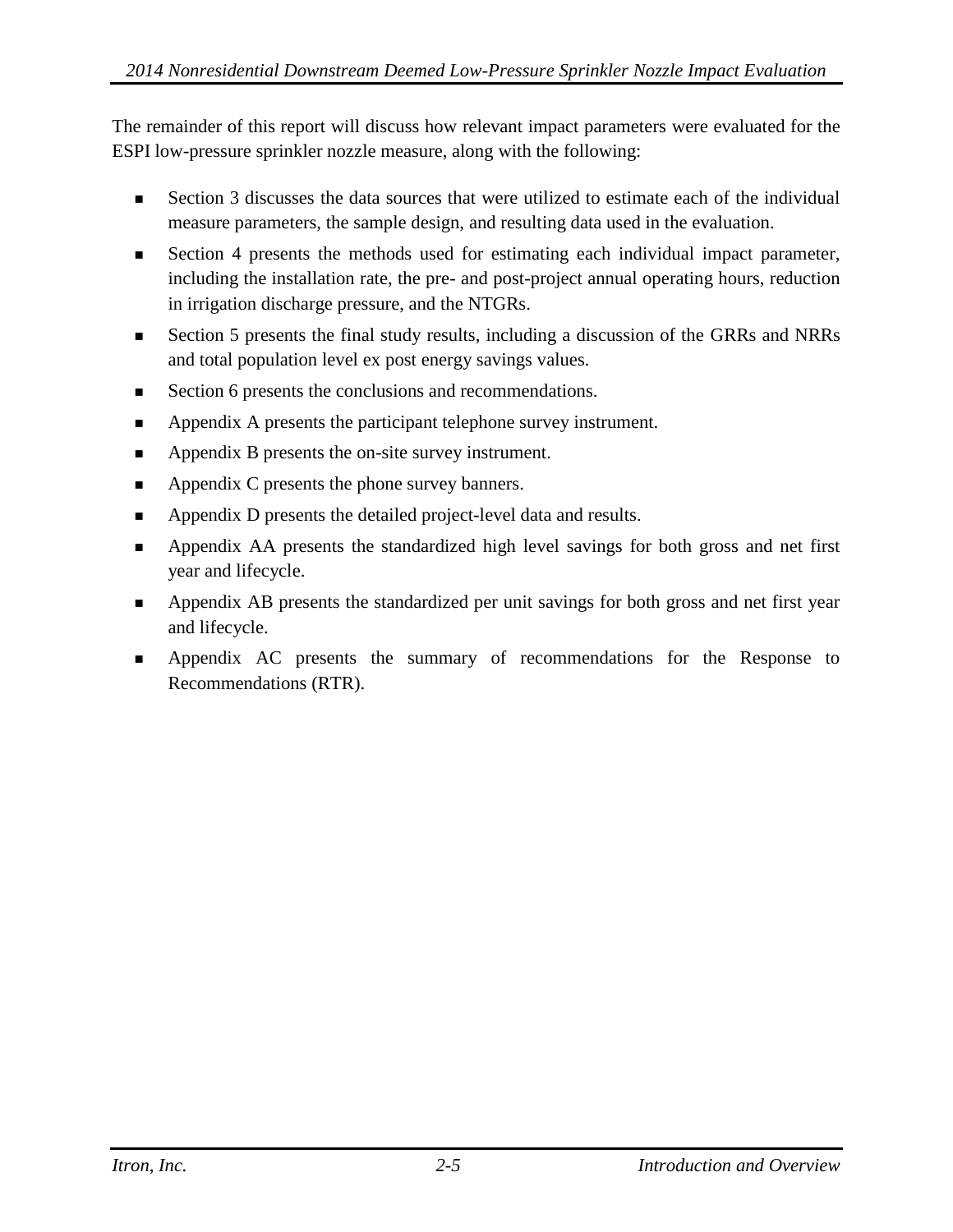# <span id="page-14-0"></span>**Data Sources, Sample Design, and Data Collection**

## <span id="page-14-1"></span>**3.1 Data Sources**

A number of data sources were utilized to support the development of each impact parameter in order to update impact parameters, installation rates and NTGRs for the ESPI low-pressure sprinkler nozzle measure researched in this study. As discussed in Section 1, the impacts associated with the sprinkler nozzle measure rely exclusively on new primary on-site data collection: (1) engineering on-site assessments to evaluate the gross impacts associated with those measures and (2) new phone surveys to generate NTGRs. The various sources of data are discussed in more detail below.

#### <span id="page-14-2"></span>*3.1.1 On-Site Data Collection*

Verification data was collected to support installation rates, farm characteristics (acreage, number of irrigation "sets,"<sup>8</sup> trees per acre), crop characteristics (type, age), irrigation characteristics (pre-project method, frequency, seasonality, typical duration per irrigation), pump characteristics (quantity of affected irrigation pumps, rated horsepower, pump control method, pre/post discharge pressure), and nozzle characteristics (manufacturer, model, casing and nozzle color, and rated flowrate in gpm). A copy of the onsite data collection form has been included as Appendix B.

The onsite also involved collecting spot-reads of pump discharge pressure, when possible; irrigation pumps at sampled farms typically operate at night or on weekends to avoid peak demand charges. Onsites were generally scheduled between April and July to coincide with the growing seasons among the sample of projects. Field staff inspected a selection of nozzles to ensure installation and operability.

In order to ensure fair comparison between pre- and post-project electric usage, the onsite data collection and subsequent site analysis focused on the following five parameters:

**Crop Type** – Ex ante savings assumptions reflected identical crops in pre and post cases. However, evaluators determined that 10 projects in the sample involved a switch in crop

<sup>&</sup>lt;sup>8</sup> An irrigation set is a portion of the total acreage irrigated at a time. For example, a 100-acre farm might rotate irrigating 4 sets of 25 acres to limit the pump horsepower requirement per irrigation.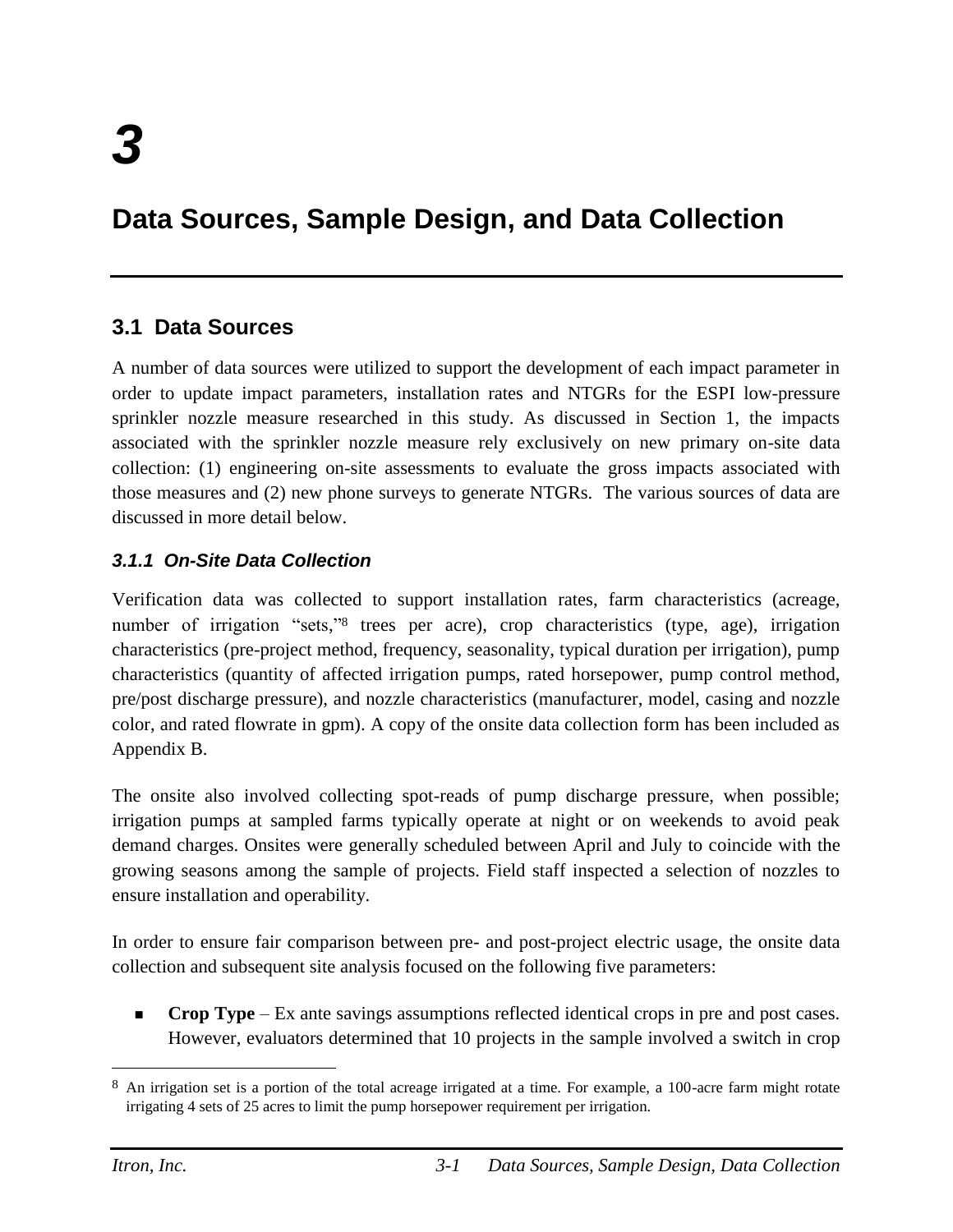type at the time of the nozzle installation. Particularly, several farms in the sample converted to water-intensive crops such as almonds and walnuts from less-intensive crops. As different crop types feature different water requirements, this information is highly important to ensure fair pre/post comparison.

- **Crop Age**  For deciduous crops in particular, the older the crop, the more water generally required. As a number of sampled projects involved the planting of young almond or walnut trees at the time of the nozzle installation, data on the age of the trees during pre and post billing periods was crucial in ensuring a fair comparison.
- **Irrigation Method** Per program workpapers, ex ante savings calculations reflected an assumption of high-pressure sprinkler irrigation before the project. However, evaluators encountered 12 projects in the sample that featured different irrigation methods, such as flood irrigation.
- **Irrigation Patterns –** Information on irrigation frequency (irrigations by month or by season) and irrigation duration (hours irrigated at a time) was collected for pre and post configurations to estimate pre- and post-project annual water requirements.
- **Field Acreage** Per program eligibility requirements, new (or expanded portions of) farms could not participate in the program. Collection of this acreage information ensured fair normalization by irrigated field size.

### <span id="page-15-0"></span>*3.1.2 Utility Meter Data*

The PA provided monthly utility consumption data for all sampled projects and 15-minute interval ("smart meter") kW data for 15 projects in the sample. The evaluators leveraged this data to characterize pre- and post-project electric usage. Due to the prevalence of smart meter data through June 2015, the evaluators did not perform additional data monitoring at the sample of participating farms.

### <span id="page-15-1"></span>*3.1.3 Participant Phone Survey*

A phone survey was conducted to recruit customers for the on-site visit, as well as collect data useful for the NTG analysis and various other components of the evaluation. One other key use of the phone survey was to gather information on annual irrigation schedule and crop type prior to the site visit. This information allowed the field team to strategically schedule the site visits to maximize the chance that the irrigation pump was operating. A copy of the participant phone survey script is included in Appendix A.

## <span id="page-15-2"></span>**3.2 On-Site and Phone Survey Data Collection**

As mentioned above, the on-site visits collected data to support a number of the impact parameters including the installation rates, annual operating hours, and reduction in discharge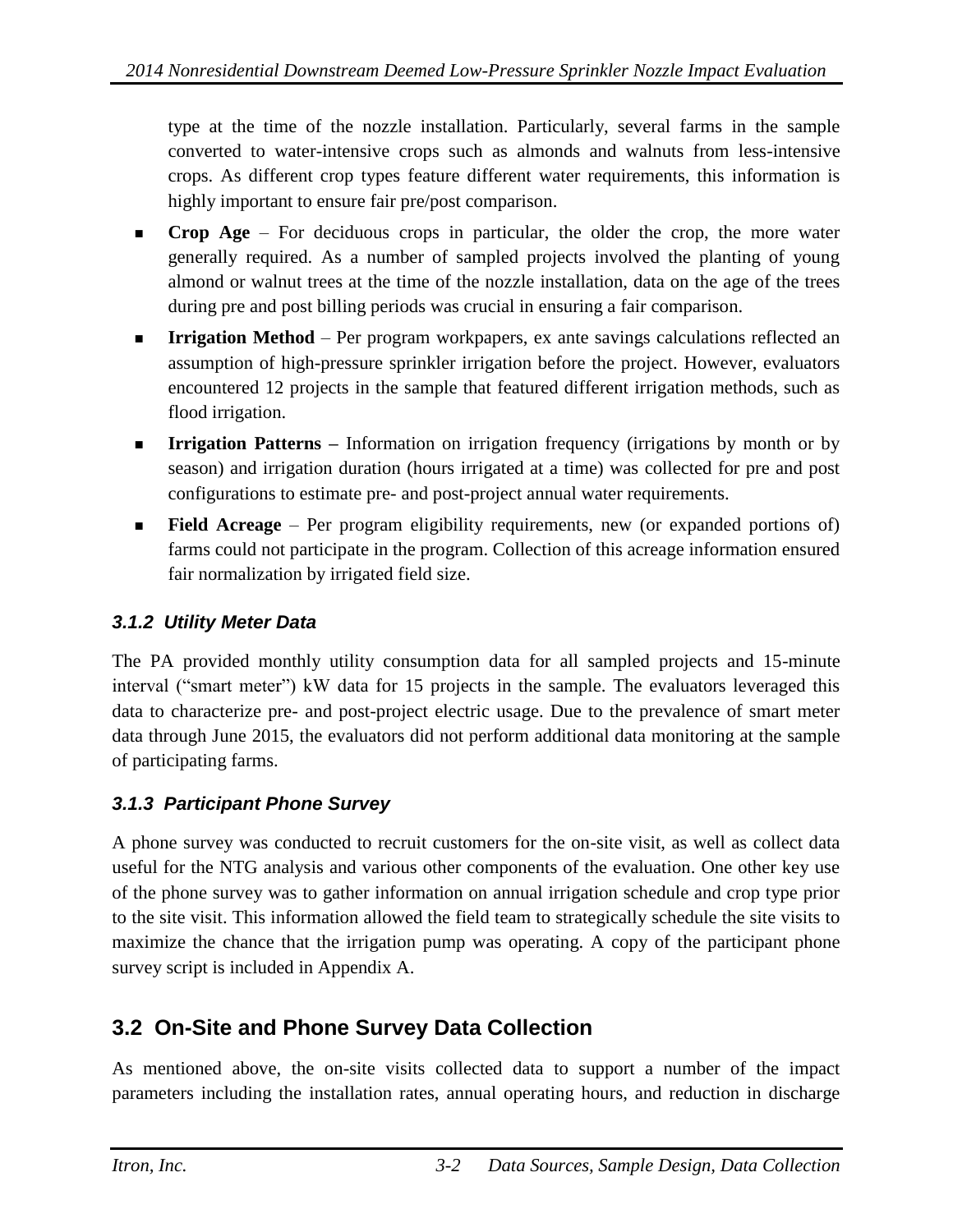pressure for low-pressure sprinkler nozzle measures. The on-site sample was designed to develop statistically significant results at the measure level. The 2013-14 Nonresidential Downstream Deemed ESPI Impact Evaluation Research Plan<sup>9</sup> for this study discusses the sample design in greater detail, but the resulting design focuses on developing estimates of key impact parameters that can be used to augment existing data in order to update ex ante net and gross kWh and kW savings values for each ESPI measure.

The sample design for low-pressure sprinkler nozzle measures was generated using 2013-14 program participants. According to the ESPI decision, the kWh and kW savings associated with the installation of low-pressure sprinkler nozzles are unclear given uncertainties regarding the varying operating schedules and different discharge pressure requirements of affected irrigation pumps. As presented in Table 2-1, the ex ante statewide kWh and kW savings for agricultural measures represented 1.1% of portfolio level savings. As presented in Table 3-1, the most significant savings are generated from portable sprinkler nozzle installations within PG&E service territory. As a result, the sample design only included sites within PG&E's territory and with low-pressure portable sprinkler nozzles.

| <b>PA</b>  | <b>Measure Name</b>                                                                                       | Program<br>Year | <b>Sites</b> | <b>kWh Savings</b> | $%$ kWh<br><b>Savings</b> |
|------------|-----------------------------------------------------------------------------------------------------------|-----------------|--------------|--------------------|---------------------------|
| PG&E       | sprinkler nozzle low pressure - permanent                                                                 | 2013            | 21           | 2,176,700          | 11%                       |
| PG&E       | sprinkler nozzle low pressure - permanent                                                                 | 2014            | 88           | 7,783,445          | 36%                       |
| PG&E       | sprinkler nozzle low pressure - portable                                                                  | 2013            | 34           | 11,968,125         | 62%                       |
| PG&E       | sprinkler nozzle low pressure - portable                                                                  | 2014            | 60           | 7,097,288          | 33%                       |
| PG&E       | sprinkler to micro, field/veg                                                                             | 2013            | 11           | 1,122,957          | 6%                        |
| PG&E       | sprinkler to micro, field/veg                                                                             | 2014            | 10           | 225,953            | 1%                        |
| PG&E       | sprinkler to micro, no well, deciduous                                                                    | 2013            | 30           | 3,623,984          | 19%                       |
| PG&E       | sprinkler to micro, no well, deciduous                                                                    | 2014            | 93           | 6,585,696          | 30%                       |
| PG&E       | sprinkler to micro, vineyard                                                                              | 2013            | 7            | 393,778            | 2%                        |
| PG&E       | sprinkler to micro, vineyard                                                                              | 2014            | 1            | 71,160             | 0%                        |
| <b>SCE</b> | deciduous tree drip irrigation replacing<br>sprinklers                                                    | 2014            | 1            | 53,477             | 100%                      |
| <b>SCE</b> | low pressure sprinkler nozzles -<br>permanent irrigation replacing standard<br>50+ psi impact-driven spri | 2013            | 1            | 5,000              | 100%                      |
| SDG&E      | agriculture - low pressure sprinkler<br>nozzles (per nozzle)                                              | 2013            |              | 4,515              | 100%                      |

<span id="page-16-0"></span>**Table 3-1: 2013-14 kWh Savings for Agricultural Irrigation Measures by Measure Category and PA**

<sup>9</sup> [http://www.energydataweb.com/cpucFiles/pdaDocs/1210/PY2013-](http://www.energydataweb.com/cpucFiles/pdaDocs/1210/PY2013-2014%20Deemed%20ESPI%20Research%20Plan_PDA.pdf) [2014%20Deemed%20ESPI%20Research%20Plan\\_PDA.pdf](http://www.energydataweb.com/cpucFiles/pdaDocs/1210/PY2013-2014%20Deemed%20ESPI%20Research%20Plan_PDA.pdf)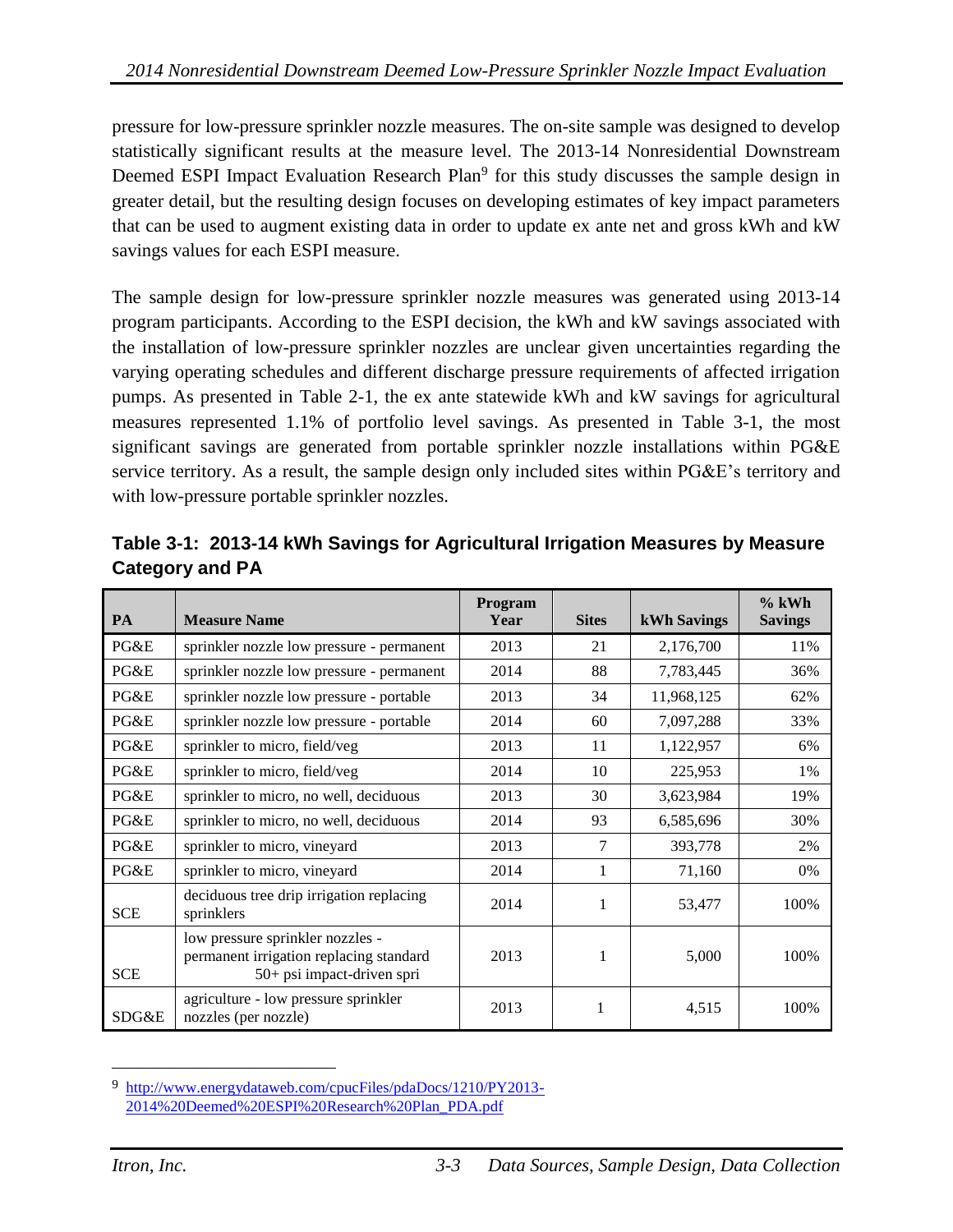Because of the relatively small population of PG&E portable low-pressure sprinkler nozzle participants, a census was attempted. A total of 37 participants were surveyed over the phone, and 25 were visited on-site.

While the sample was originally designed to only consider portable nozzles, the evaluators determined that the IOUs' portable/permanent classifications were not reliable indicators of the actual nozzle configuration observed during site visits. 25 portable-classified projects were selected in the original sample; however, the revised IOU tracking database reclassified 6 of these projects as permanent.<sup>10</sup> Additionally, 19 remaining portable-classified projects were observed by evaluation field staff to be permanent. Table 3-2 indicates the actual nozzle configurations verified by field staff. These differences had implications on the GRR aggregate analysis, as discussed in Section 5.

<span id="page-17-0"></span>**Table 3-2: Differences between IOU Classification and Verified Sprinkler Nozzle Configuration for On-Site Sample**

|                                 | <b>Evaluator Findings</b> |                 |  |  |  |
|---------------------------------|---------------------------|-----------------|--|--|--|
| <b>Final IOU Classification</b> | <b>Permanent</b>          | <b>Portable</b> |  |  |  |
| Permanent                       |                           |                 |  |  |  |
| Portable                        | 19                        |                 |  |  |  |
| <b>Total</b>                    | 24                        |                 |  |  |  |

 $10$  PG&E's program tracking data was finalized after the customers were recruited and on-sites conducted, resulting in some reclassification of installations as being permanent.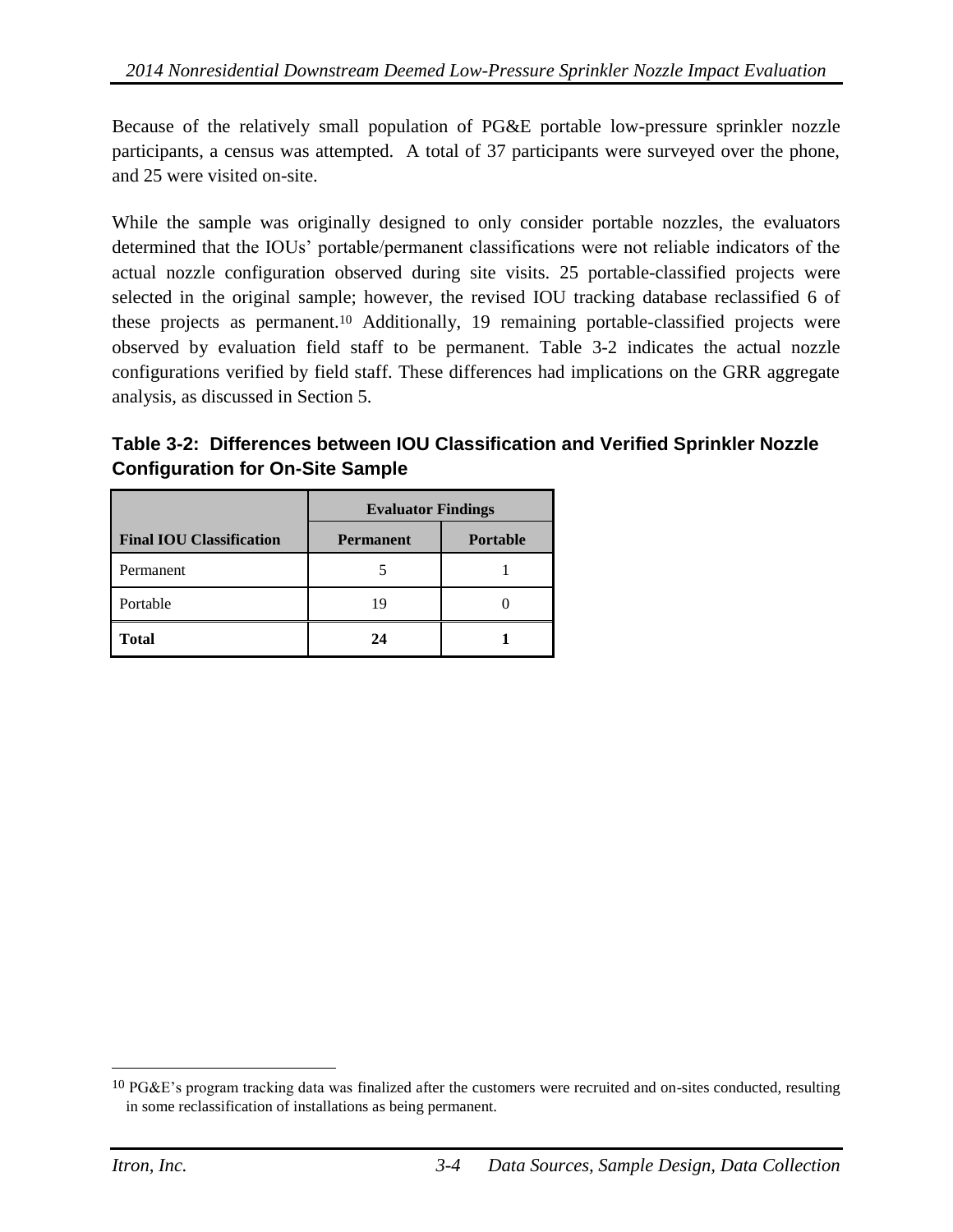# <span id="page-18-0"></span>**Evaluation Methodology**

This section provides an overview of the methods used to estimate the key impact parameters and the NTGRs for the deemed low-pressure sprinkler nozzle ESPI measure identified for PY 2013-14.

## <span id="page-18-1"></span>**4.1 Overview of Approach**

The primary objective of this evaluation is to perform a measure and measure-parameter impact evaluation, utilizing new primary evaluation data, in order to update existing gross and net savings estimates and inform future savings values for the low-pressure sprinkler nozzle measure identified in the ESPI decision. Researched parameters, including operating hours, changes in irrigation pump discharge pressures, installation rates, and estimates of free ridership, can be used to measure ex post performance for PY 2013-14. These parameters are discussed in more detail below. Unless otherwise indicated, all parameter-level averages have been weighted by project sprinkler nozzle count, to ensure that the largest projects are fairly represented.

For low-pressure sprinkler nozzle conversions, the general approach used to estimate ex post gross savings first considered all available data. The challenge in calculating pumping savings is determining the pump head pressure (or associated loading level) of the preexisting irrigation system's pump(s). In order to characterize the pre-conversion pump operation, evaluators relied on pre-project utility bills and interval meter ("smart meter") data when available. However, as many participating farms featured conversions in crop type and/or irrigation method at the time of the nozzle installation, a fair comparison of pre- and post-project utility meter data required normalization by the amount of water delivered after the conversion.

Two methods were employed by evaluators, depending on the availability, quality, and comparability of pre/post utility consumption data. However, for every sampled project, the evaluators visited each sampled farm, inspected a selection of incented nozzles, and collected detailed information on the following parameters (as well as others – see Appendix B) needed to ensure fair pre/post comparison.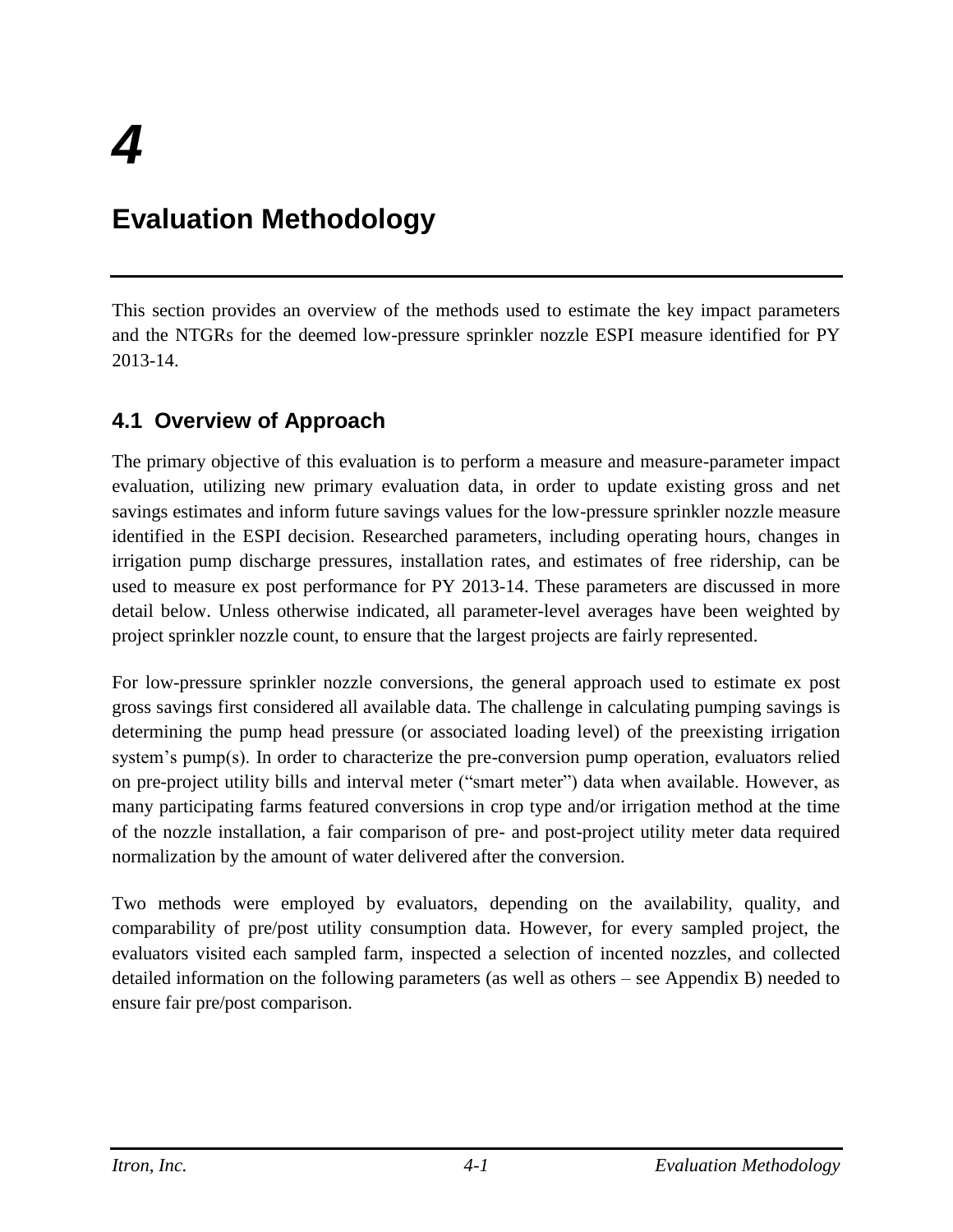Each of the two evaluation methods are described below, in order of preference.

### **1. Analysis of pre/post electric bills normalized to water consumption**

The evaluator's preferred method for assessing project impacts is characterized by the following formula:

$$
\frac{\Delta kWh}{yr} = \sum_{i=1}^{12} \left(\frac{kWh}{AF}_{pre,i} - \frac{kWh}{AF}_{post,i}\right) \times AF_{post,i}
$$

Where,

∆kWh  $\frac{\partial w_n}{\partial r}$  = Annual electric energy savings. This parameter represents the ex post savings objective of this study.

 $kWh =$  Monthly electric energy consumption, obtained via data request from the IOU.

 $AF = Total$  amount of water delivered to the affected field over each month, in units of *acre-feet*. As many participating farms rely on private well water, not municipally-owned water supply, historic water usage records were typically not available. Instead, field auditors gathered detailed information on field acreage, crop type, crop age, irrigation method, and irrigation schedule (as described above) to calculate the *theoretical* water requirement of the crop. Normalization by the theoretical acre-feet in pre and post cases ensured a fair comparison between pre/post electric consumption.

### **2. Analysis of project impacts from discharge pressure reduction**

When utility consumption data was incomplete or incomparable between pre/post cases, the evaluators assessed project impacts via calculation of the change in pumping power requirement from the low-pressure nozzles' reduction in pumping discharge pressure, as follows:

$$
\frac{\Delta kWh}{yr} = \frac{1.0241 \times (TDH_{pre} - TDH_{post})}{OPE} \times \frac{AF}{yr}
$$

∆kWh  $\frac{\partial w_n}{\partial r}$  = Annual electric energy savings. This parameter represents the ex post savings objective of this study.

 $AF$  $\frac{dr}{yr}$  = Total acre-feet of water usage per year, as calculated in the previous evaluation method.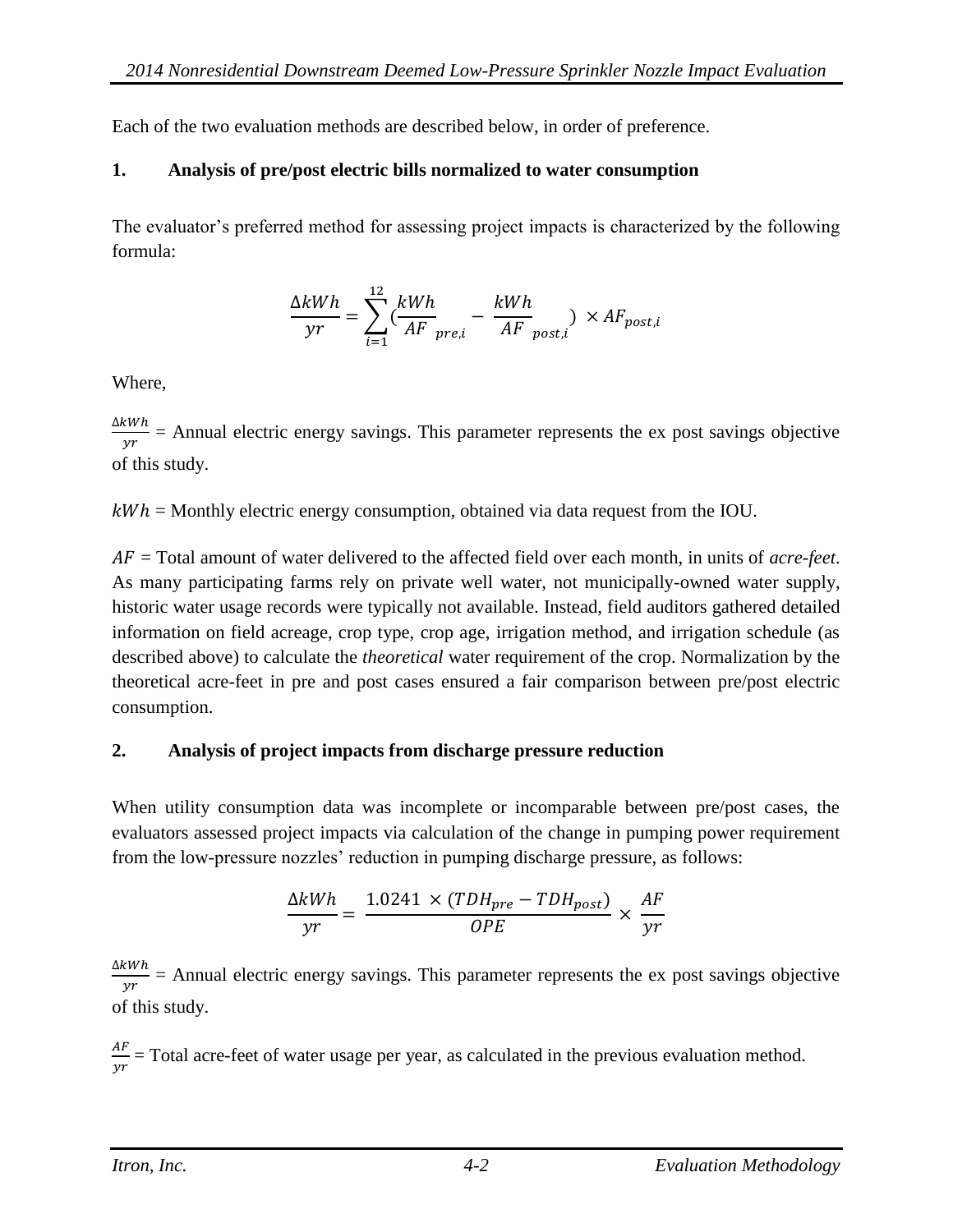$TDH_{pre}$  = Total dynamic head (in feet) of the preexisting irrigation pumping system. This information was not available in PA tracking data; instead, the field auditors estimated this value from analysis of water table height and well depth, customer interviews, and information on irrigation method and operating hours.

 $TDH_{post}$  = Total dynamic head (in feet) of the installed (low-pressure) irrigation pumping system. Field auditors noted this value via gauge reading, when possible— the affected irrigation pump was often not operating at the time of the site visit. Participating farmers typically monitor this value closely and provided rich information for evaluators to determine a representative value in the savings calculation.

 $OPE$  = The pumping system's overall plant efficiency. Participating farms were required to complete an OPE assessment within a year of program application; OPEs of 45% or greater were required for program eligibility. Field staff requested the most recent pump tests that would indicate post-project OPE; however, these records were typically not available from the participating farmer. OPE has been typically estimated by PAs between 45-55% based on field studies.

Non-coincident demand savings (in kW/nozzle) can be calculated using similar equations and parameters presented above.

The remainder of this section will focus on the following:

- The approach for estimating each individual impact parameter, including the installation rate, annual operating hours, reduction in pumping discharge pressure, and coincidence factor.
- The approach for estimating the NTGRs.

# <span id="page-20-0"></span>**4.2 Installation Rate Analysis**

The installation rate is defined as the percentage of equipment found to be installed and operable. The installation rate is estimated for each site based on data gathered during the on-site visit. As part of these on-site visits, an objective of the auditor was to attempt to identify and assess the quantity and operability of all low-pressure sprinkler nozzles installed.

The key measure count that is identified on site is the quantity of low-pressure sprinkler nozzles that is currently installed and in working condition. Field auditors used a combination of spot inspection, staff interviews, and review of project invoices to confirm the quantity of rebated low-pressure sprinkler nozzles. The installation rate is calculated directly from this measurement: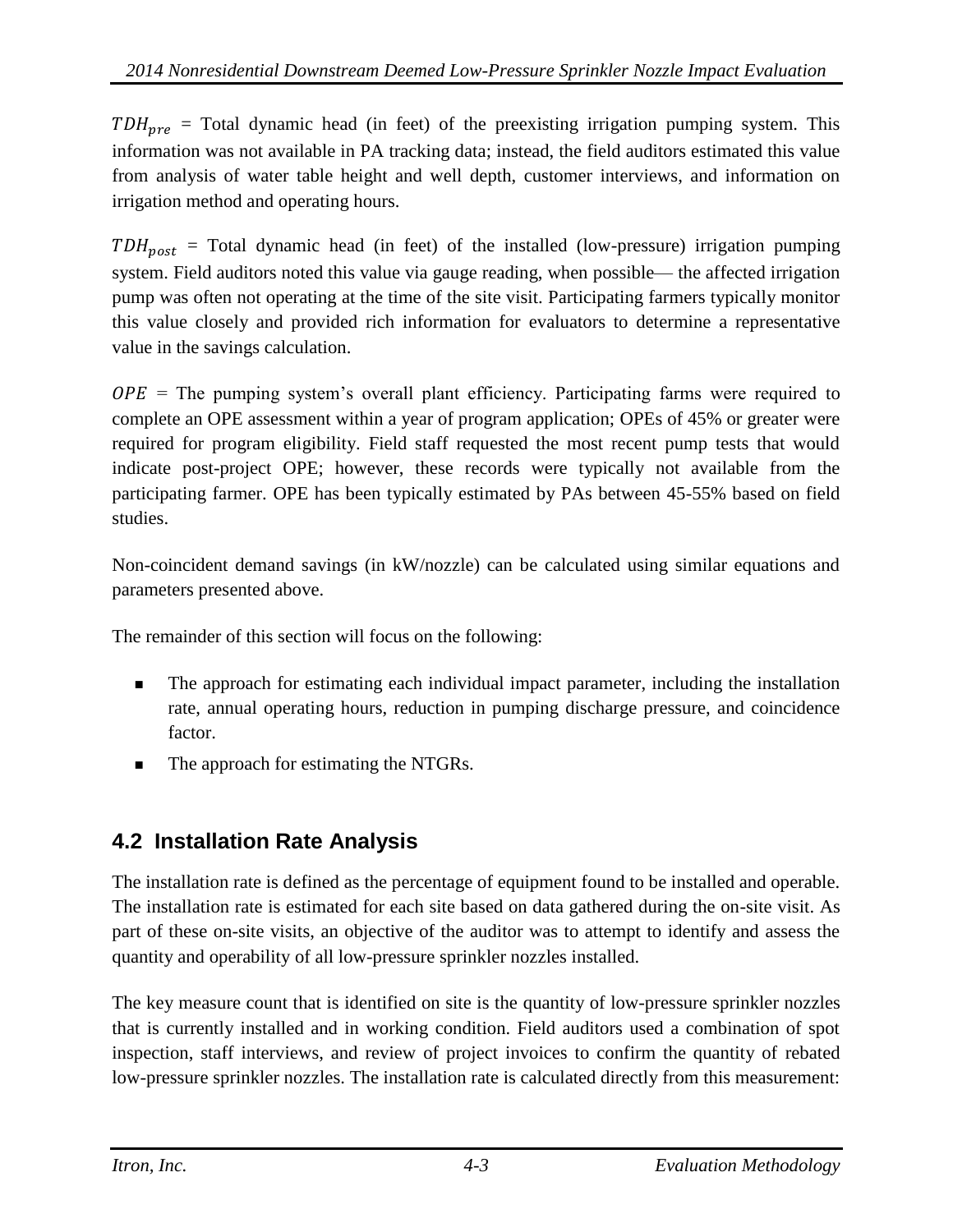Installation Rate = Count of low – pressure nozzles installed and operable from onsite visit Count of low – pressure nozzles reported installed in tracking system

In addition to identifying the amount of equipment that was installed and operable, the auditor was also prepared to identify the quantity of nozzles that was:

- Failed and in place The number of nozzles currently installed but not in working condition (failed).
- Failed and replaced The number of nozzles that had been installed, but then had failed and was replaced with different nozzles.
- **Removed and not replaced The number of nozzles that had been installed, but had been** removed (either due to failure or other reasons), but was not replaced, such that sprinkler was currently not irrigating as intended.
- In storage The number of nozzles that were received but had not yet been installed.

For the 25 sprinkler nozzle projects in the sample, **the field auditors determined an installation rate of 97%**, as one project had not yet installed half of the rebated nozzles. Table 4-1 breaks down the installation rate by the categories defined previously.

<span id="page-21-1"></span>**Table 4-1: Disposition of ESPI Low-Pressure Sprinkler Nozzle Verification**

| <b>Measure</b>                                                  | <b>Sites</b> | <b>Received Rate</b> | <b>Failure</b><br>Rate | <b>Storage</b><br>Rate | Removal<br>Rate | <b>Installation</b><br>Rate |
|-----------------------------------------------------------------|--------------|----------------------|------------------------|------------------------|-----------------|-----------------------------|
| Sprinkler Nozzle Low-Pressure:<br><b>Permanent and Portable</b> | 25           | 100%                 | $0.0\%$                | 2.6%                   | 0.0%            | 97.4%                       |

# <span id="page-21-0"></span>**4.3 Operating Hour Analysis**

One of the primary inputs to the gross savings calculations is the number of annual hours that the irrigation pump operates. Savings from low-pressure sprinkler nozzles are theoretically realized during each hour of irrigation pump operation. This section will discuss the development of the annual operating hours value from on-site data collection and the analysis of interval data.

For each sampled project, annual operating hours estimates were triangulated among three different calculations, depending on data availability and quality:

1. Interval utility meter data provided 15-minute readings on irrigation pump kW; this data was averaged and extrapolated to estimate the annual operating hours of the pump. An example interval data snapshot is provided in Figure 4-1.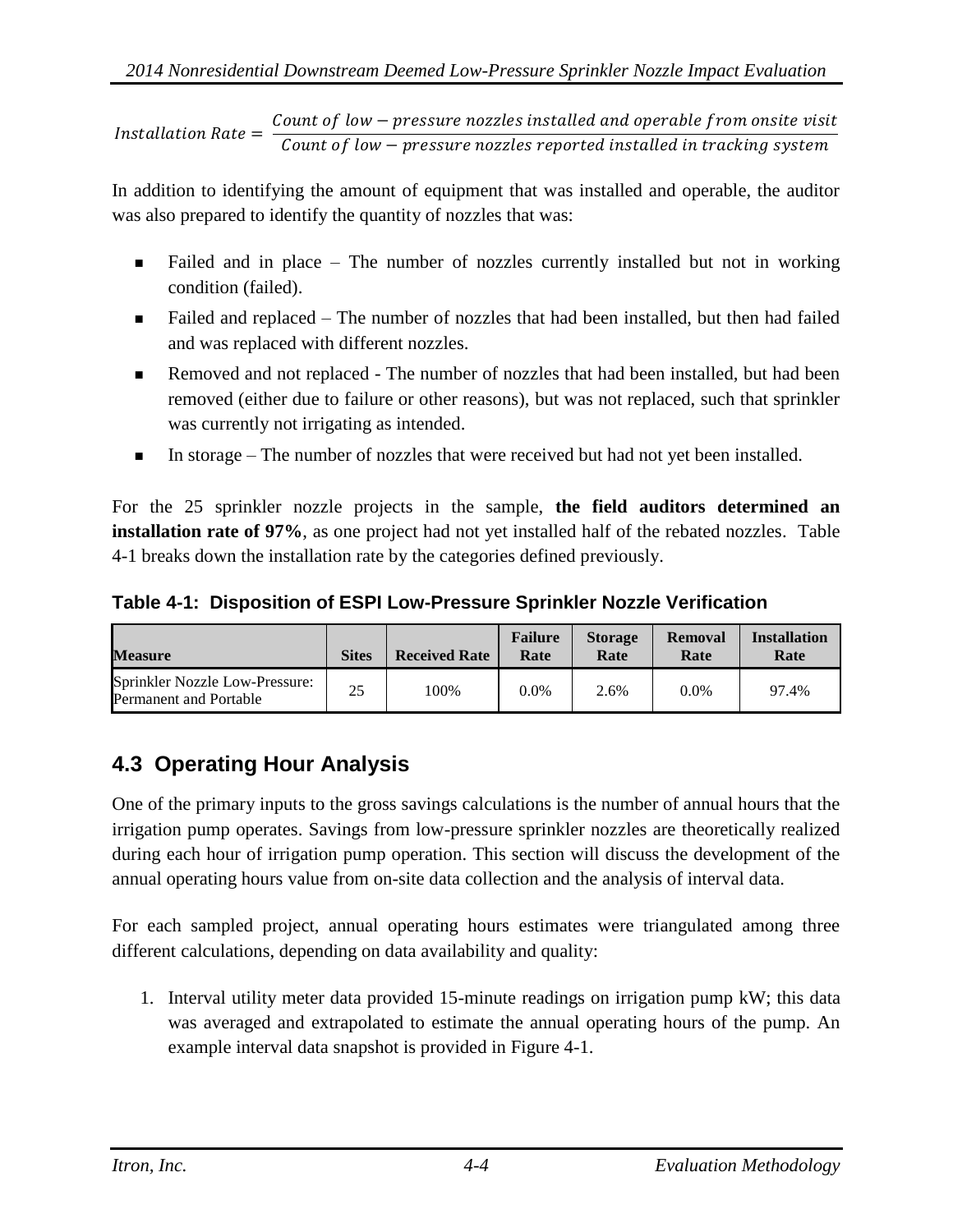- 2. Field staff collected information, per the data collection form in Appendix B, on customer-reported irrigation frequency and hours per irrigation, in order to estimate preand post-project irrigation pump runtimes.
- 3. Field staff noted the rated horsepower of affected irrigation pump(s) in the pre- and postproject configurations. If the pump(s) operated at constant speed, the annual utility consumption total divided by the kW rating of the pump(s) results in an estimate of annual full-load operating hours.

Because one or more of the three estimates above might not have encompassed a full year, the operating hour estimates typically needed to be extrapolated out to a full year of 8,760 hours. These extrapolations considered seasonal irrigation patterns and water requirements by crop type. For example, Central Valley farms with deciduous crops typically do not irrigate between the months of November and February.



<span id="page-22-0"></span>**Figure 4-1: Example Interval Meter Dataset: Hourly kW for June 2013**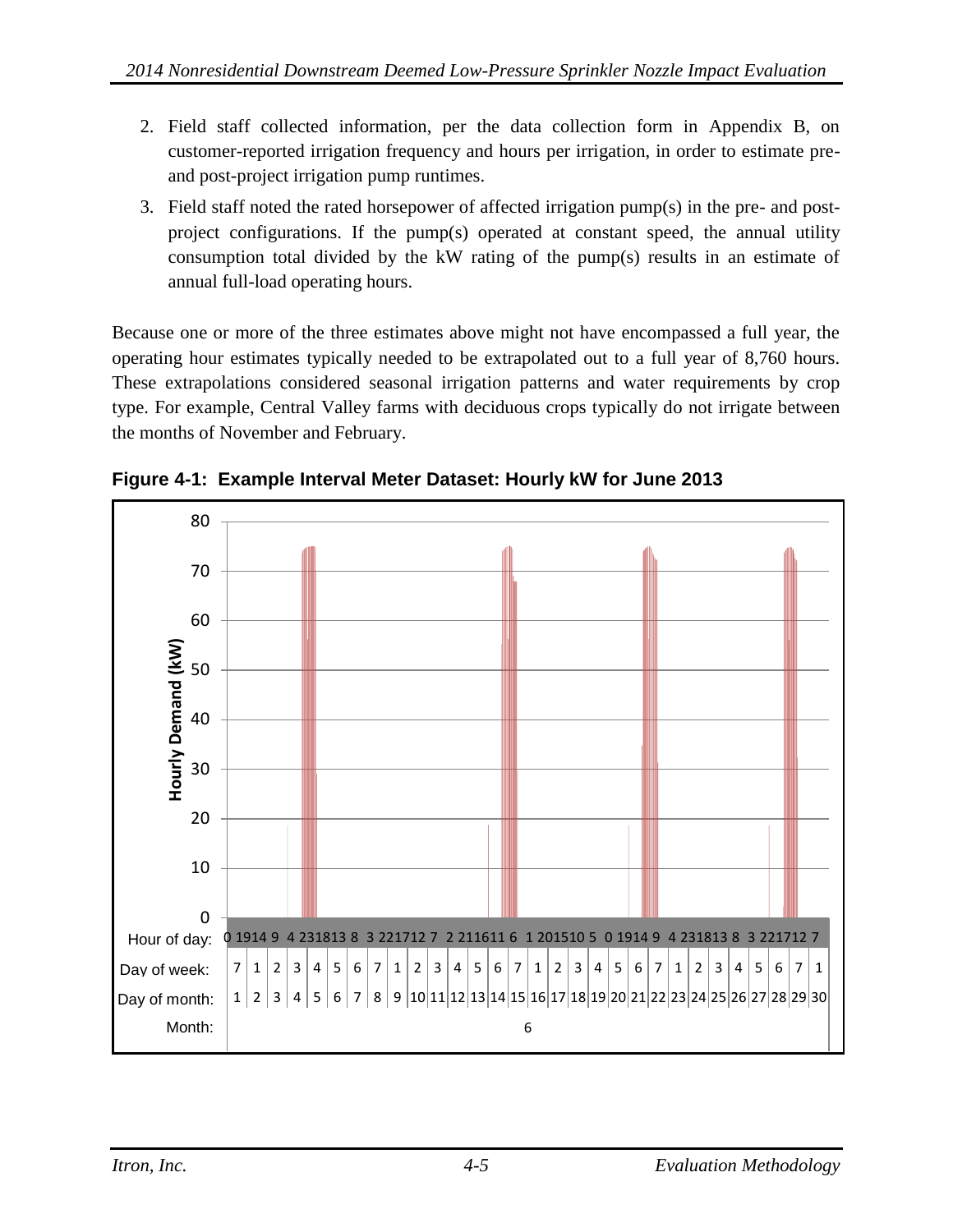Figure 4-1 illustrates the preference of participating farmers to operate irrigation pumps at night or on weekends to mitigate irrigation water evaporation as well as to avoid peak demand charges (days of week #7 and #1 are Saturdays and Sundays, respectively). After applying the threepronged operating hours approach described above for each sampled project, the evaluators determined an average irrigation operating hours value weighted by project nozzle quantity. Table 4-2 compares the ex ante operating hours assumption with this ex post finding.

<span id="page-23-1"></span>

|  |  |  |  |  | Table 4-2: Comparison of Ex Ante and Ex Post Annual Operating Hours |
|--|--|--|--|--|---------------------------------------------------------------------|
|--|--|--|--|--|---------------------------------------------------------------------|

| <b>Measure</b>                                        | <b>Sites</b>    | <b>Ex Ante</b><br><b>Operating Hours</b> | <b>Ex Post Operating</b><br>Hours |
|-------------------------------------------------------|-----------------|------------------------------------------|-----------------------------------|
| Sprinkler Nozzle Low-Pressure: Permanent and Portable | 21 <sup>a</sup> | 3.257                                    | .,163                             |

<sup>a</sup> Per Section 1.3, evaluators determined 4 ineligible projects in the sample. These 4 ineligible projects have been excluded from this parameter-level analysis.

Overall, irrigation pumps at participating farms operate 64% fewer hours annually than reflected within ex ante savings assumptions. As 10 sampled projects involved a switch to almond or walnut saplings at the time of the low-pressure sprinkler nozzle installation, young trees generally require less water than full-grown trees, thereby reducing the operating hours of the irrigation pump. While the IOU tracking databases segment the sprinkler nozzle measures into permanent and portable nozzle configurations, our sample indicated that these classifications are not reliable; all projects classified as portable actually involved permanent nozzles. Therefore, we have not segmented the operating hours finding by sprinkler configuration.

## <span id="page-23-0"></span>**4.4 Discharge Pressure Analysis**

A key variable affecting the sprinkler nozzle replacement savings is the reduction in discharge pressure experienced by the irrigation pump. Field auditors gathered information on this parameter using two primary methods:

- 1. Gauge reading of affected irrigation pump(s) in post-project configuration During site visits to each sampled farm, field staff noted the discharge pressure of the irrigation pump(s) when operating.
- 2. Customer interviews of pre- and post-project discharge pressures Farmers typically monitor these values closely, to ensure no overwatering, which can lead to crop disease. Field staff noted their pre/post discharge pressure estimates.

Table 4-3 compares the ex ante discharge pressure reduction assumption with the ex post finding for both permanent and portable nozzles.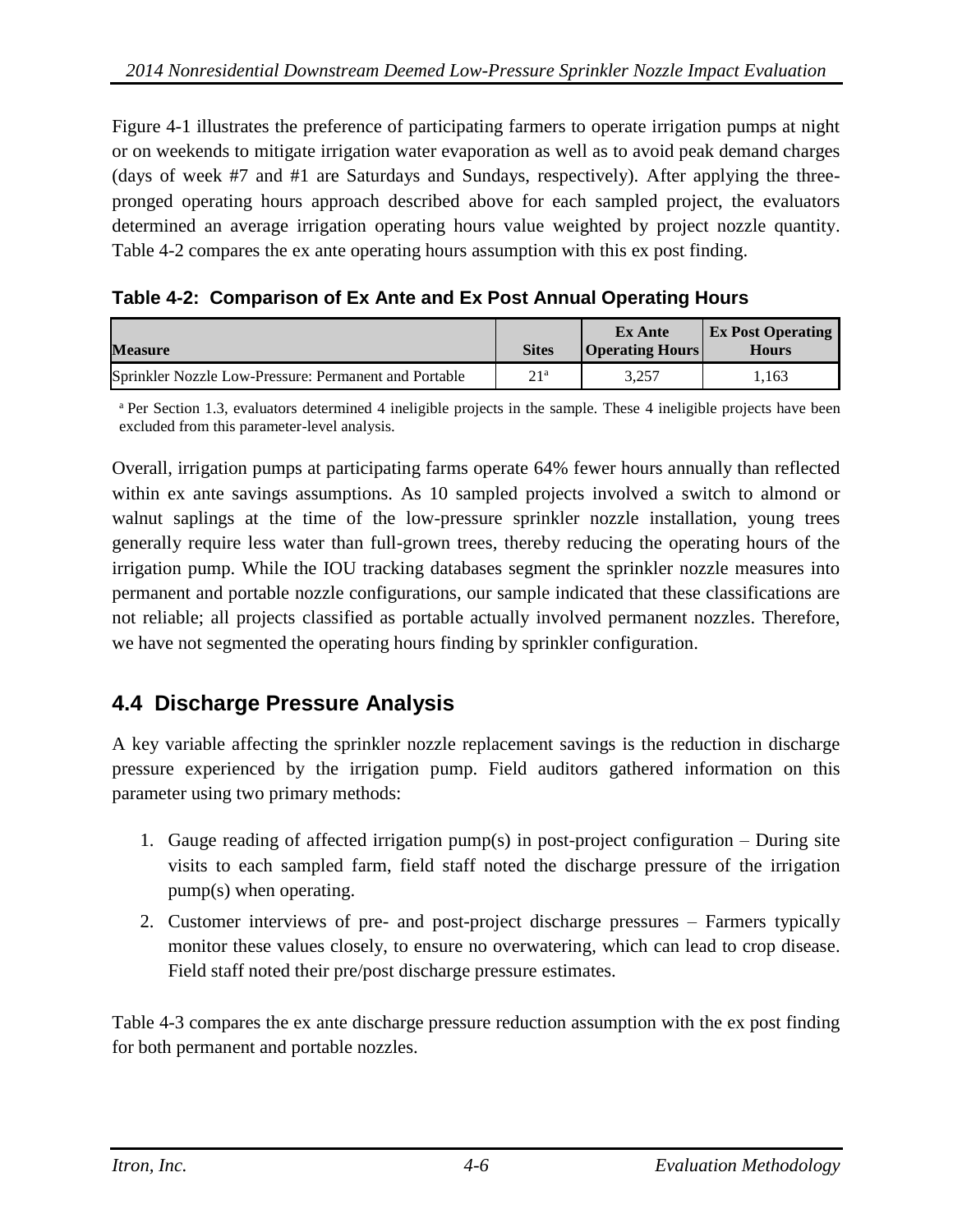<span id="page-24-1"></span>

| Table 4-3: Comparison of Ex Ante and Ex Post Discharge Pressure Reduction |  |  |  |  |
|---------------------------------------------------------------------------|--|--|--|--|
|                                                                           |  |  |  |  |

| <b>Measure</b>                                        |                 |            | <b>Ex Ante Discharge   Ex Post Discharge</b><br><b>Pressure Reduction Pressure Reduction</b> |
|-------------------------------------------------------|-----------------|------------|----------------------------------------------------------------------------------------------|
| Sprinkler Nozzle Low-Pressure: Permanent and Portable | 21 <sup>a</sup> | $20.0$ psi | $10.1$ psi                                                                                   |

<sup>a</sup> Per Section 1.3, evaluators determined 4 ineligible projects in the sample. These 4 ineligible projects have been excluded from this parameter-level analysis.

Overall, affected irrigation pumps experienced a discharge pressure reduction 50% lower than reflected within ex ante savings assumptions. Table 4-4 further examines discharge pressure reduction by pre-project irrigation method. While ex ante savings reflect an assumption of highpressure sprinkler nozzles in the pre-project configuration, the evaluators determined that only 13 projects in the sample applied this irrigation method.

<span id="page-24-2"></span>**Table 4-4: Discharge Pressure Reduction by Pre-Project Irrigation Method**

| <b>Pre-Project Irrigation Method</b> | $\text{Sites}^1$ | <b>Ex Ante Discharge</b><br><b>Pressure Reduction</b> | <b>Ex Post Discharge Pressure</b><br><b>Reduction</b> |
|--------------------------------------|------------------|-------------------------------------------------------|-------------------------------------------------------|
| High-pressure sprinkler nozzles      |                  | $20.0$ psi                                            | $22.1$ psi                                            |
| Flood <sup>2</sup>                   |                  | $20.0$ psi                                            | $-6.2$ psi                                            |

<sup>1</sup> Per Section 1.3, evaluators determined 4 ineligible projects in the sample. These 4 ineligible projects have been excluded from this parameter-level analysis.

<sup>2</sup> While past program applications could not be found online, an example catalog of program offerings indicates that flood irrigation was an acceptable baseline for low-pressure nozzle eligibility (page 2). [http://www.pge.com/includes/docs/pdfs/mybusiness/energysavingsrebates/incentivesbyindustry/agriculture/AgFoo](http://www.pge.com/includes/docs/pdfs/mybusiness/energysavingsrebates/incentivesbyindustry/agriculture/AgFood-EM_Agriculture_Irrigation_Fact_Sheet.pdf) [d-EM\\_Agriculture\\_Irrigation\\_Fact\\_Sheet.pdf](http://www.pge.com/includes/docs/pdfs/mybusiness/energysavingsrebates/incentivesbyindustry/agriculture/AgFood-EM_Agriculture_Irrigation_Fact_Sheet.pdf)

Sites that irrigated as the IOUs assumed, via high-pressure sprinkler nozzles, resulted in a discharge pressure reduction 11% greater than assumed in ex ante savings. However, farms that used a flood irrigation method before the project experienced an overall increase in discharge pressure requirement on average at the irrigation pump. With all other parameters equal (e.g., pre/post crop type), an increase in discharge pressure requirement results in an increase in required pumping energy. Therefore, the flood irrigation projects generally resulted in negative impacts.

## <span id="page-24-0"></span>**4.5 Coincidence Factor Analysis**

Demand savings realized during the peak coincident period were not anticipated by the IOUs for the low-pressure sprinkler nozzle measure. <sup>11</sup> However, by analyzing the interval utility data for

<sup>11</sup> Per workpapers and associated savings calculation spreadsheets, a profile of "Nighttime Operation" and CF of 0.00 were assumed within IOU savings estimates.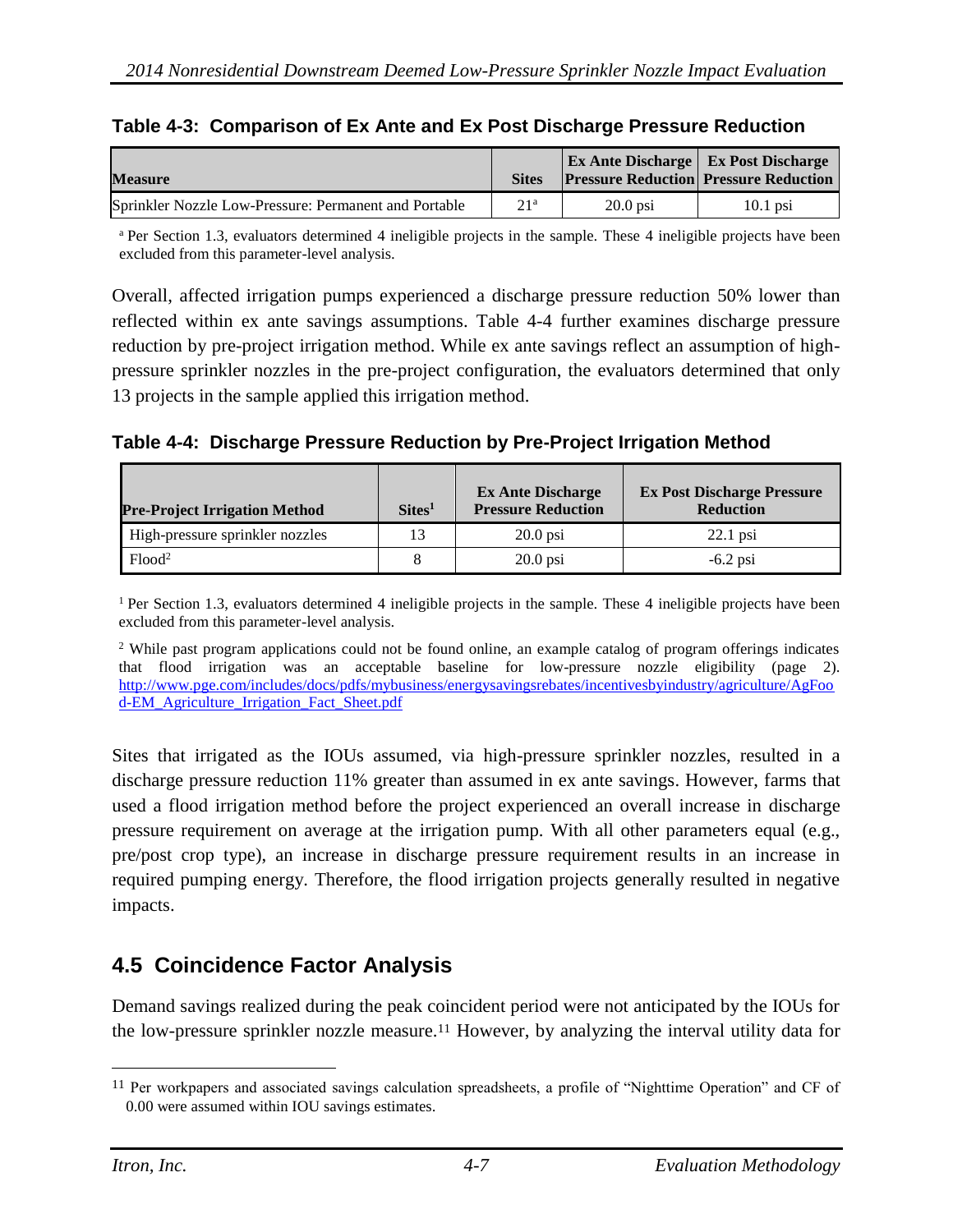the 15 sampled farms with smart meters, the evaluators determined that the affected irrigation pumps partially operate during the peak period, as indicated in Table 4-5.

<span id="page-25-1"></span>**Table 4-5: Comparison of Ex Ante and Ex Post Coincidence Factor**

| <b>Measure</b>                                        | <b>Sites</b> | <b>Ex Ante</b><br><b>Coincidence Factor</b> | <b>Ex Post Coincidence</b><br>Factor |
|-------------------------------------------------------|--------------|---------------------------------------------|--------------------------------------|
| Sprinkler Nozzle Low-Pressure: Permanent and Portable | $15^a$       | 0.00 <sup>b</sup>                           | 0.30                                 |

<sup>a</sup> Excludes sites without interval meter data. However, ineligible projects have been included, as their interval data provides valuable information on coincident peak operation; the project's ineligibility would generally not affect the interval operation of the pump in the post-project configuration.

<sup>b</sup> While the tracking database indicates positive nonzero peak demand savings reported by the programs, program workpapers recommend the assumption of a 0.00 peak coincidence factor.

Evaluators determined that affected irrigation pumps are 30% likely to operate during the summer peak coincident period. Several interviewed farmers indicated a preference to irrigate during nights or on weekends to avoid peak demand surcharges and to mitigate the evaporation of irrigation water. However, as irrigation runtimes often exceed 12-18 hours per set, particularly for more water-intensive deciduous crops, it is possible for irrigation pumps to operate into the coincident period.

## <span id="page-25-0"></span>**4.6 Net-to-Gross Analysis**

For program years 2013 and 2014, the approach for estimating NTGRs was based on the same approach utilized for the 2010-12 Nonresidential Downstream Lighting Impact Evaluation, 12 which relied solely on participant phone survey data. The NTGR methodology utilized for the 2010-12 Nonresidential Downstream Lighting Impact Evaluation was based on the large nonresidential free ridership approach developed by the NTGR Working Group and documented in Appendix C of that report, *Methodological Framework for Using the Self-Report Approach to Estimating Net-to-Gross Ratios for Nonresidential Customers*. The NTGR is calculated as the average of three program attribution indices (PAI) known as PAI-1, PAI-2, and PAI-3. Each of these scores represents the highest response or the average of several responses given to one or more questions about the decision to install a program measure. The participant phone survey was the basis for the inputs to each score.

**Program attribution index 1 (PAI–1)** is a score that reflects the influence of the most important of various program-related elements in the customer's decision to select a given program measure. The PAI-1 score is calculated as the highest program influence factor divided by the sum of the highest program influence factor and the highest non-

<sup>12</sup> http://www.energydataweb.com/cpuc/deliverableView.aspx?did=1155&uid=0&tid=0&cid=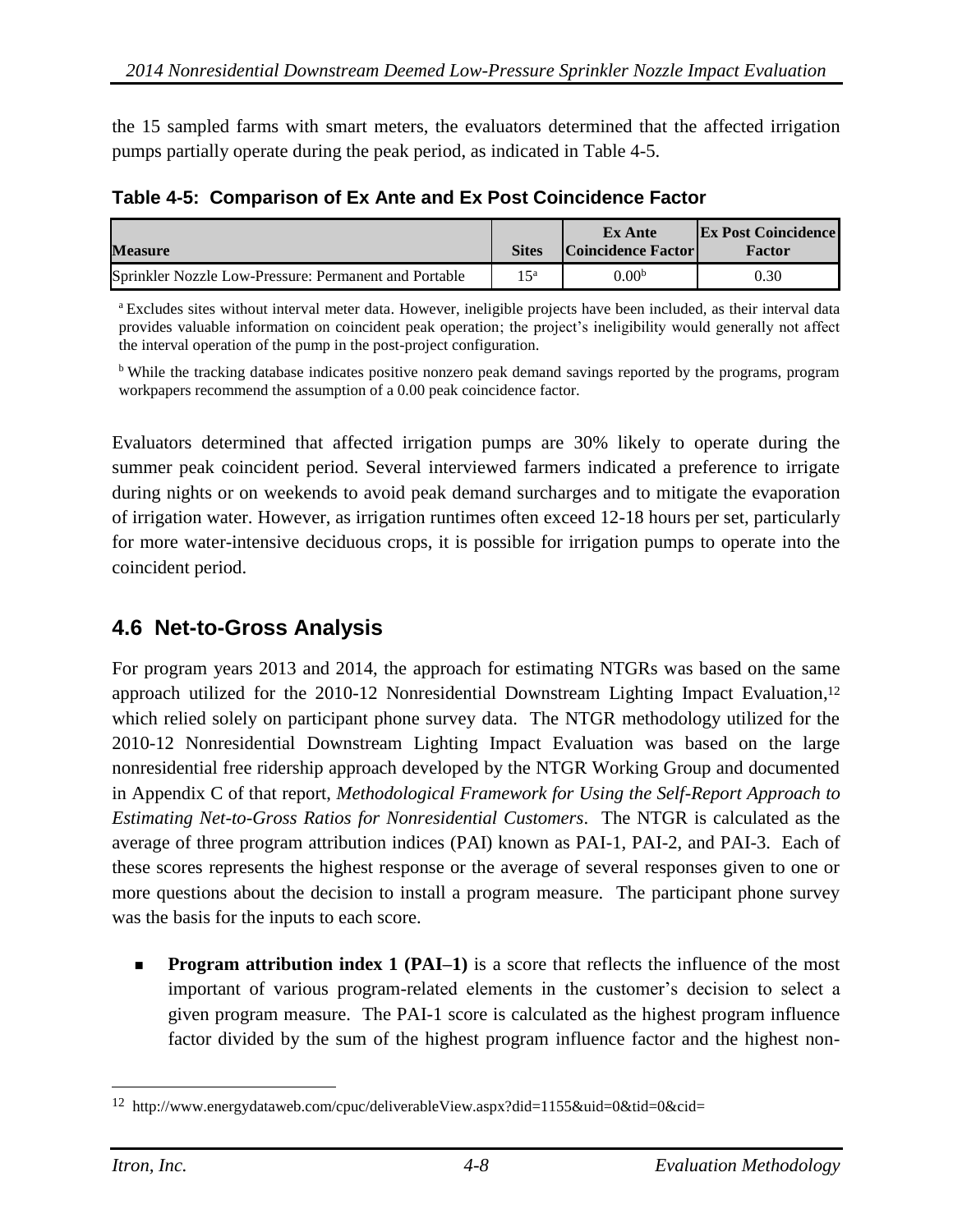program influence factor. Some example non-program factors are: previous experience with the measure, recommendation from an engineer, standard practice, corporate policy, compliance with rules or regulations, organizational maintenance or equipment replacement policies and "other – specify." Payback is treated as a program influence factor if the rebate/incentives played a major role in meeting payback criteria, but is treated as a non-program influence factor if it did not play a major role in meeting payback criteria.

- **Program attribution index 2 (PAI–2)** is a score that captures the perceived importance of program factors (including rebate/incentives, recommendation, and training) relative to non-program factors in the decision to implement the specific measure that was eventually adopted or installed. This score is determined by asking respondents to assign importance values to the program and most important non-program influences so that the two total 10. The program influence score is adjusted (i.e., divided by 2) if respondents had made the decision to install the measure before learning about the program. The final score is divided by 10 to be put into decimal form, thus making it consistent with PAI-1.
- **Program attribution index 3 (PAI–3)** is a score that captures the likelihood of various actions the customer might have taken at the given time and in the future if the program had not been available (the counterfactual). This score is calculated as 10 minus the likelihood that the respondent would have installed the same measure in the absence of the program. The final score is divided by 10 to put into decimal form, thus making it consistent with PAI-1 and PAI-2.

The NTGR was estimated as an average of these three scores. If one of the scores was not available (generally due to respondents giving a "don't know" or "refusal" response), then the NTGR was estimated as the average of the two available score. If two or more scores were missing, results were discarded from the calculation.

Table 4-6 presents the ex ante and ex post NTGR values weighted by ex post kW and kWh savings. Overall, at the statewide level, the ex post NTGR is approximately 52%-55% of the ex ante value. The kWh weighted average program attribution scores for the population were 0.43 for PAI-1, 0.30 for PAI-2 and 0.27 for PAI-3.

<span id="page-26-0"></span>

|  | Table 4-6: Ex Ante and Ex Post NTGRs by Measure, Weighted by Ex Post kWh |  |  |
|--|--------------------------------------------------------------------------|--|--|

| <b>Measure</b>    | $\mathbf{n}^{\,a}$ | Weight | <b>Ex Ante NTGR</b> | <b>Ex Post NTGR</b> | <b>Relative Precision</b> |
|-------------------|--------------------|--------|---------------------|---------------------|---------------------------|
| Sprinklers        | 33                 | kW     | 0.60                | 0.31                | '9%                       |
| <b>Sprinklers</b> | 33                 | kWh    | 0.60                | 0.33                | 8%                        |

<sup>a</sup> Per Section 1.3, evaluators determined 4 ineligible projects in the sample. These 4 ineligible projects have been excluded from this analysis.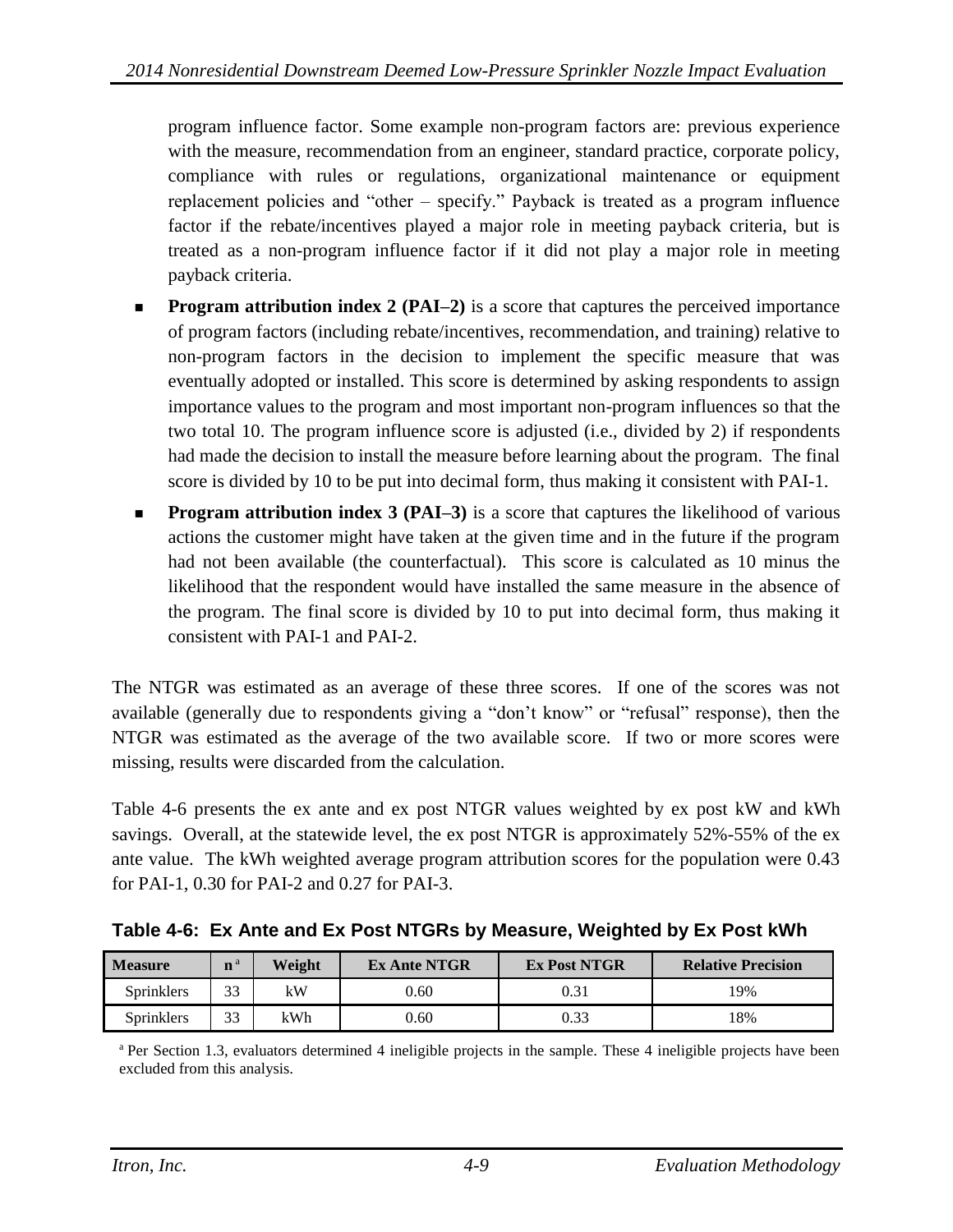# <span id="page-27-0"></span>**Evaluation Results**

This section presents the GRRs and NRRs for first year and lifecycle kWh and kW savings, as well as aggregate ex post population-level savings for first year and lifecycle kWh and kW.

## <span id="page-27-1"></span>**5.1 Gross First Year Realization Rates**

GRRs are estimated for kWh and kW savings by looking at the ratio of the aggregate evaluated gross savings to the aggregate ex ante gross savings. Specifically, the GRR is estimated as:

$$
Gross\_Realization\_Rate = \frac{\sum_{i=1}^{n} Gross\_Ex\_Post\_impact_i}{\sum_{i=1}^{n} Gross\_Ex\_Ante\_impact_i}
$$

Where,

Gross\_Ex\_Post\_Impact<sub>i</sub> is the site-specific gross ex post impact estimate for customer i in the population.

Gross\_Ex\_Ante\_Impact<sub>i</sub> is the site-specific gross ex ante impact estimate for customer i in the population.

Table 5-1 presents the kWh and kW first year gross realization rates based on the sample of 25 PG&E sites.

### <span id="page-27-2"></span>**Table 5-1: First Year Gross kWh and kW Realization Rates for Low-Pressure Sprinkler Nozzle Measure - PG&E Onsite Sample Results**

| <b>Measure</b>                                               | <b>Sites</b> | <b>Ex Ante</b><br><b>Gross kWh</b><br><b>Savings</b> | <b>Ex Post</b><br><b>Gross kWh</b><br><b>Savings</b> | <b>GRR</b><br>kWh | <b>Ex Ante</b><br><b>Gross kW</b><br><b>Savings</b> | <b>Ex Post</b><br><b>Gross kW</b><br><b>Savings</b> | <b>GRR</b><br>kW |
|--------------------------------------------------------------|--------------|------------------------------------------------------|------------------------------------------------------|-------------------|-----------------------------------------------------|-----------------------------------------------------|------------------|
| Sprinkler Nozzle Low-<br>Pressure: Permanent<br>and Portable | 25           | 6,939,165                                            | 216,473                                              | 3%                | 5.819                                               | 142                                                 | 2%               |

As discussed throughout Section 4, the ex post impacts and ex ante claims are products of several unique parameters that are generated in the impact algorithm. The underlying ex ante assumptions regarding each parameter vary by measure as do the ex post impacts. Below is a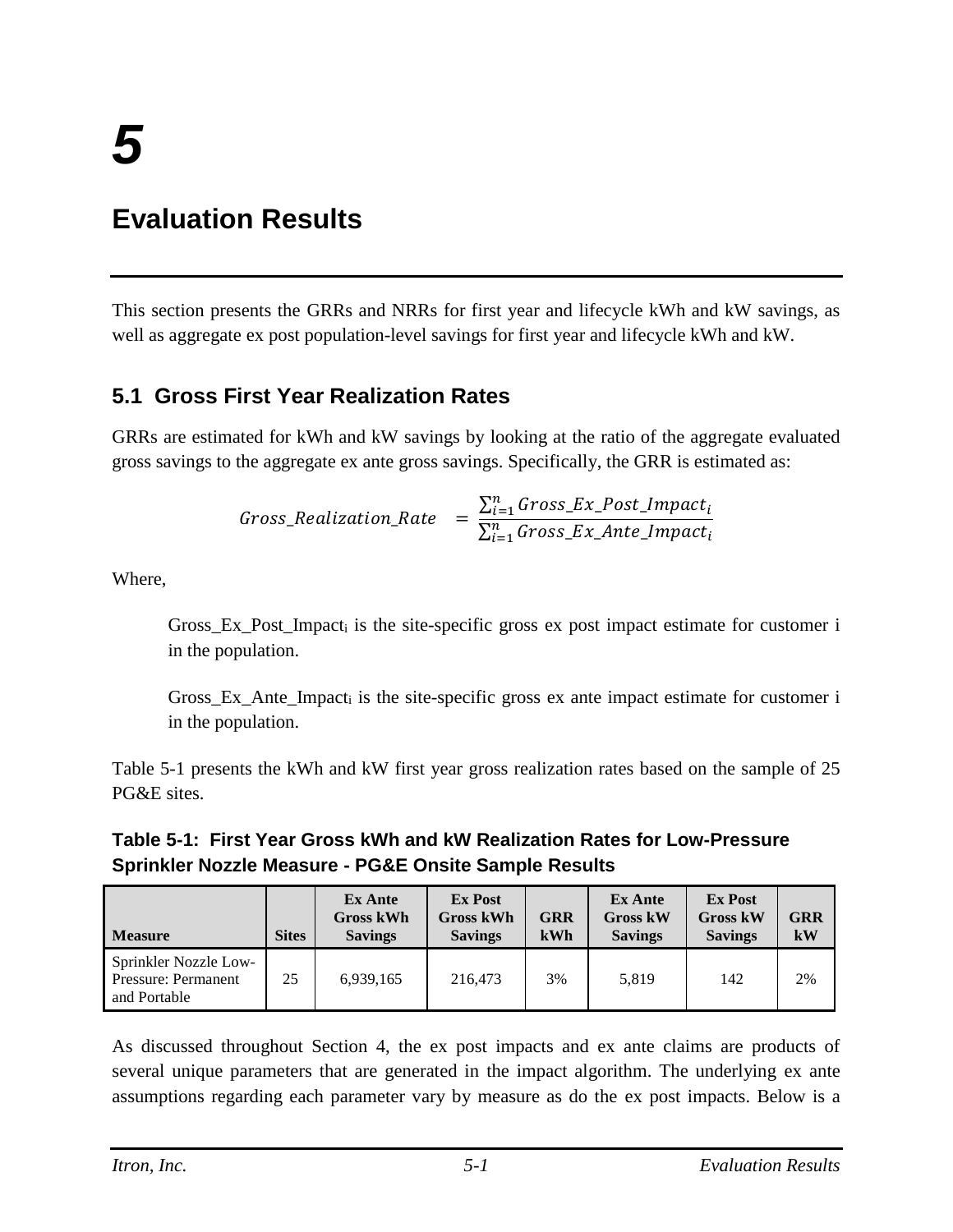brief discussion of some of those underlying differences and how they affected the overall realization rates.

- Evaluators determined that 23 of the 25 sampled projects had a reported first-year kWh savings value that exceeded (in some cases, by orders of magnitude) the pre-project annual consumption total from affected utility meter(s). While not an explanation of the GRR in and of itself, this observation provides some context behind the lower-thanexpected GRRs.
- The IOUs incorrectly classified 19 projects in the sample as involving the installation of portable nozzles; evaluators determined that these projects involved permanent nozzles only. As the ex ante kWh savings for portable nozzles were nearly four times as high as those for permanent nozzles, this misclassification resulted in a 60% reduction in overall kWh GRR.
- Per Section 4.2, evaluators determined a weighted average annual operating hours value 64% lower than that reflected within ex ante kWh savings. This difference further reduced the kWh GRR by 18%.
- Evaluators determined that, before the low-pressure nozzle installation, 12 sites were irrigated using a method different from the IOU-assumed high-pressure sprinkler method, including 8 flood-irrigated sites. As compared with sprinkler nozzle irrigation, flood irrigation generally requires a lower discharge pressure at the irrigation pump; previously flood-irrigated sites therefore resulted in negative impacts in some cases. As the ex ante savings calculations reflect a conversion from high-pressure to low-pressure nozzles, this difference resulted in lower ex post savings. Overall, differences in pre-project irrigation method resulted in a 7% reduction in GRR.
- Four projects were determined to be ineligible<sup>13</sup> for program participation and therefore resulted in zero savings, driving the GRR down by 7%.
	- **─** One project involved the installation of low-pressure nozzles on a field which featured no electrically-powered irrigation previously.
	- **─** One project involved a field that was not irrigated previously.
	- **─** One project involved replacing low-pressure nozzles with low-pressure nozzles; this is not allowed, per program eligibility requirements.

<sup>13</sup> As the program is currently inactive, eligibility requirements cannot be cited via web link of the program application. However, per program workpapers and the program measure offering catalog cited in Table 4-4 of this report, evaluators determined that the following eligibility requirements were not met for these four projects: eligible projects must involve previous electrically-irrigated farmland, and only replacements of high-pressure sprinkler or flood irrigation systems are eligible to participate.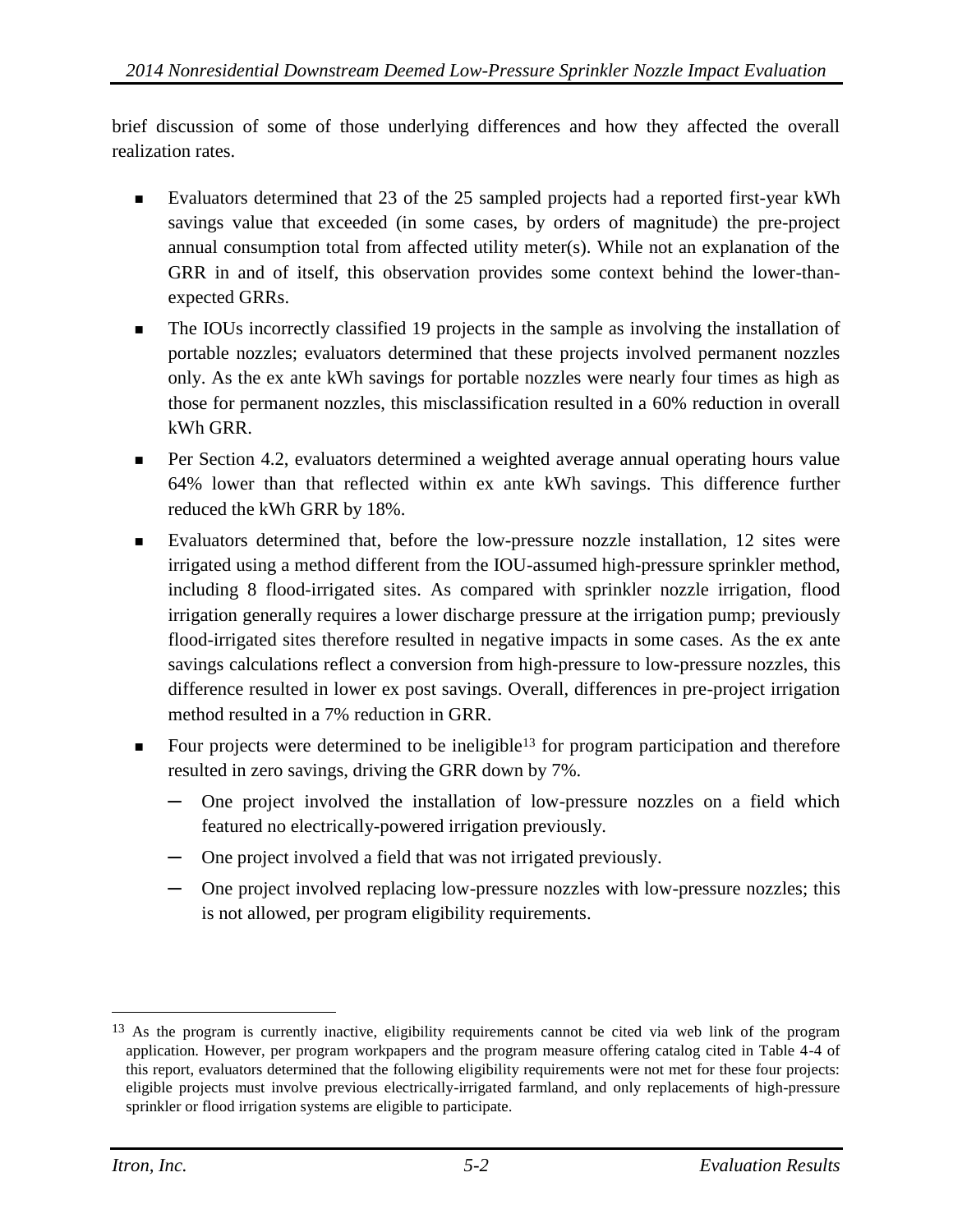- **─** One project involved converting drip irrigation systems to a low-pressure sprinkler system. Per program eligibility requirements, only high-pressure sprinkler- or floodirrigated farms were allowed to participate in the program.
- Ten projects involved a switch in crop type at the time of the low-pressure nozzle installation. Due to the growing popularity of almonds and walnuts in the Central Valley, many of these crop switches resulted in a more water-intensive crop at the time of the nozzle installation. As ex ante savings reflect the same crop in pre- and post-project scenarios, this issue resulted in a 3% reduction in GRR.
- Section 4.2 indicates that approximately 3% of rebated nozzles had not yet been installed. The 97% installation rate further reduced the GRRs for kWh and kW.

Table 5-2 presents the first year GRRs along with the corresponding ex ante and ex post first year kWh and kW savings for the low-pressure sprinkler nozzle measure for PG&E, as it was the only PA that offered the low-pressure sprinkler nozzle in 2014. The corresponding relative precision and margin of error are also included. Because the GRR is only 2-3%, the relative precision value appears to be very high (since it is proportional to one over the GRR). Therefore, the margin of error is also provided, which 90% confidence interval range on either side of the mean. The relative precision is the margin of error divided by the GRR. As is evident from the table, the GRR should be considered a reliable and precise estimate in that its margin of error is 4% or less.<sup>14</sup>

<span id="page-29-1"></span>**Table 5-2: 2014 Aggregate First Year Gross kWh and kW Realization Rates for PG&E Low-Pressure Sprinkler Nozzle Measure Population**

|      | <b>First Year Gross kWh Savings</b> | <b>First Year Gross kW Savings</b> |            |               |                                     |                              |                                  |            |               |                                     |
|------|-------------------------------------|------------------------------------|------------|---------------|-------------------------------------|------------------------------|----------------------------------|------------|---------------|-------------------------------------|
| PA   | <b>Ex Ante</b><br><b>Savings</b>    | <b>Ex Post</b><br><b>Savings</b>   | <b>GRR</b> | Rel.<br>Prec. | <b>Margin</b><br>of<br><b>Error</b> | Ex<br>Ante<br><b>Savings</b> | <b>Ex Post</b><br><b>Savings</b> | <b>GRR</b> | Rel.<br>Prec. | <b>Margin</b><br>of<br><b>Error</b> |
| PG&E | 14,880,733                          | 464,216                            | 3%         | 13%           | 4%                                  | 9.686                        | 236                              | 2%         | 99%           | 2%                                  |

## <span id="page-29-0"></span>**5.2 Lifecycle Gross Realization Rates**

Table 5-3 presents the lifecycle GRRs along with the corresponding ex ante and ex post first year kWh and kW savings for the low-pressure sprinkler nozzle measure. Lifecycle savings values are equal to the first year savings multiplied by the EUL. Because this study did not evaluate the EULs, the ex ante EUL was used. Therefore, first year and lifecycle realization rates are the same.

<sup>&</sup>lt;sup>14</sup> For example, if the GRR was 0.50 and had the same margin of error, the relative precision would be only 8%.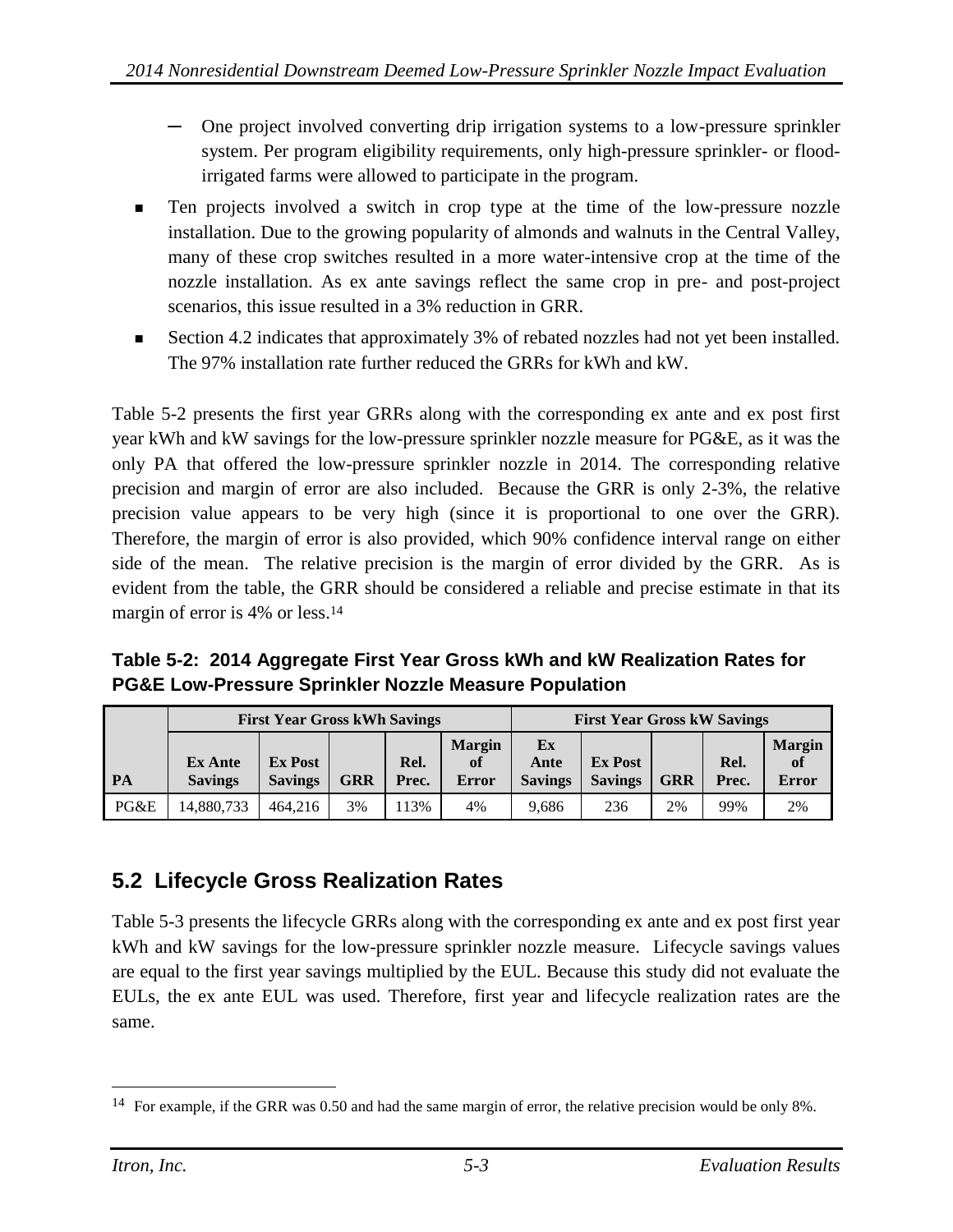## <span id="page-30-1"></span>**Table 5-3: 2014 Aggregate Lifecycle Ex Post Gross kWh and kW Savings for PG&E Low-Pressure Sprinkler Nozzle Measure Population**

|      |                                  | <b>Lifecycle Gross kWh Savings</b> |            | <b>Lifecycle Gross kW Savings</b> |                           |                                           |                                  |            |               |                           |
|------|----------------------------------|------------------------------------|------------|-----------------------------------|---------------------------|-------------------------------------------|----------------------------------|------------|---------------|---------------------------|
| PA   | <b>Ex Ante</b><br><b>Savings</b> | <b>Ex Post</b><br><b>Savings</b>   | <b>GRR</b> | Rel.<br>Prec.                     | <b>Margin</b><br>of Error | $\vert$ Ex Ante $\vert$<br><b>Savings</b> | <b>Ex Post</b><br><b>Savings</b> | <b>GRR</b> | Rel.<br>Prec. | <b>Margin</b><br>of Error |
| PG&E | 60.209.089                       | 1,878,269                          | 3%         | 13%                               | 4%                        | 35.289                                    | 861                              | 2%         | 99%           | 2%                        |

## <span id="page-30-0"></span>**5.3 Net First Year Realization Rates**

Net savings are estimated in a manner similar to the gross savings. NRRs are estimated for kWh and kW savings by looking at the ratio of the aggregate evaluated gross savings to the aggregate ex ante gross savings. Specifically, the NRR is estimated as:

$$
Net\_Realization\_Rate = \frac{\sum_{i=1}^{n} Net\_Ex\_Post\_impact_i}{\sum_{i=1}^{n} Net\_Ex\_Ante\_impact_i}
$$

Where,

Net\_Ex\_Post\_Impact<sub>i</sub> is the site-specific net ex post impact estimate for customer i in the population

Net\_Ex\_Ante\_Impact<sub>i</sub> is the site-specific net ex ante impact estimate for customer i in the population.

Table 5-4 presents the kWh and kW first year NRRs.

<span id="page-30-2"></span>**Table 5-4: 2014 Aggregate First Year Ex Post Net kWh and kW Savings for PG&E Low-Pressure Sprinkler Nozzle Measure Population**

|      | <b>First Year Net kWh Savings</b> |                                  |            |               |                                     | <b>First Year Net kW Savings</b> |                                  |            |               |                                     |
|------|-----------------------------------|----------------------------------|------------|---------------|-------------------------------------|----------------------------------|----------------------------------|------------|---------------|-------------------------------------|
| PA   | <b>Ex Ante</b><br><b>Savings</b>  | <b>Ex Post</b><br><b>Savings</b> | <b>NRR</b> | Rel.<br>Prec. | <b>Margin</b><br>of<br><b>Error</b> | <b>Ex Ante</b><br><b>Savings</b> | <b>Ex Post</b><br><b>Savings</b> | <b>NRR</b> | Rel.<br>Prec. | <b>Margin</b><br>of<br><b>Error</b> |
| PG&E | 8,928,440                         | 153.134                          | 2%         | 14%           | 2%                                  | 5,811                            | 74                               | $1\%$      | 101%          | 1%                                  |

The NRRs differ for the same reasons discussed above for GRRs; however, they are also influenced by differences between ex post and ex ante NTGRs. The ex post NTGRs are less than ex ante NTGRs (about 52-55% of ex ante), which explains why NRRs are lower than GRRs.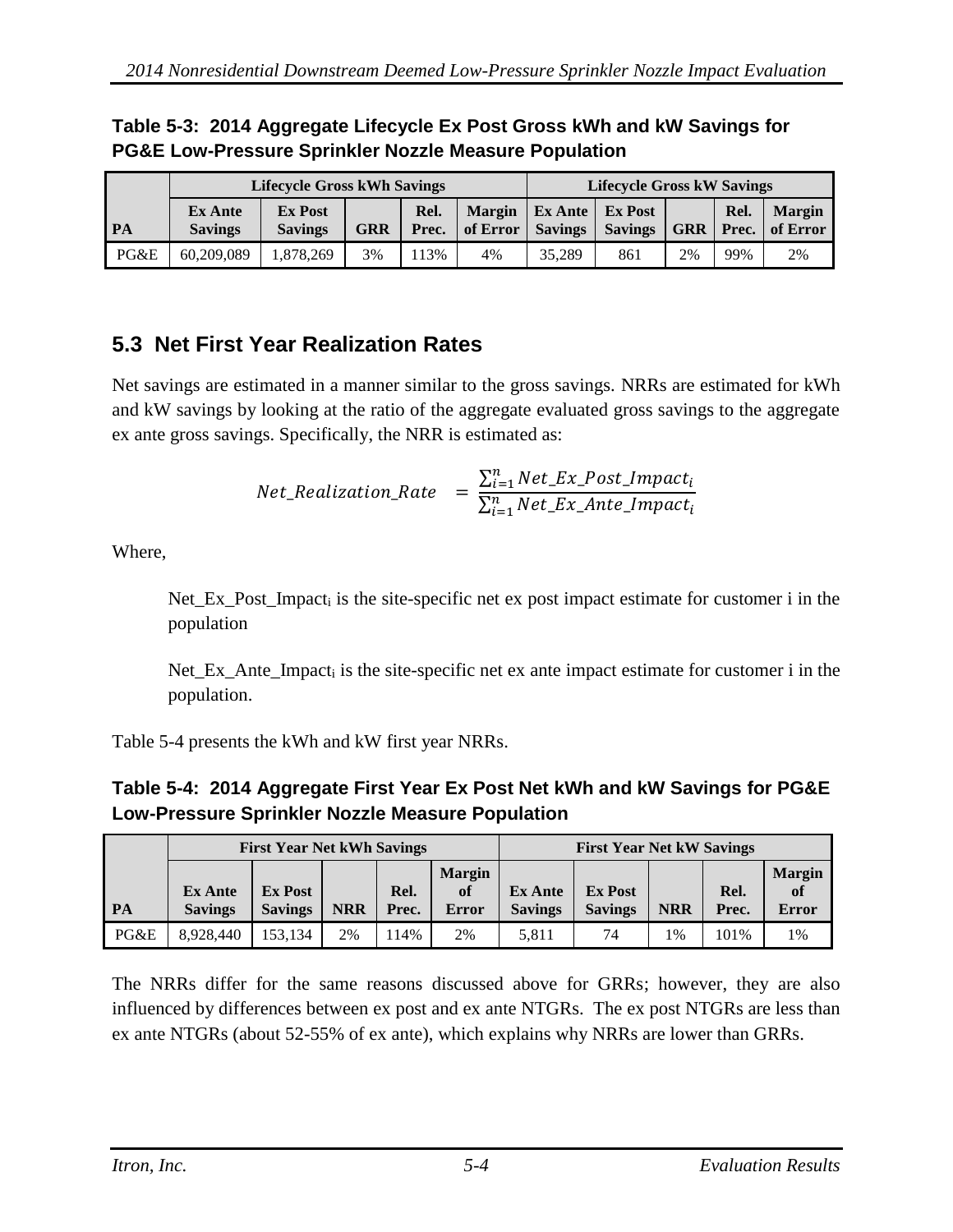## <span id="page-31-0"></span>**5.4 Lifecycle Net Realization Rates**

Lifecycle NRRs are estimated in a similar way as lifecycle GRRs, by looking at the ratio of the evaluated ex post net lifecycle savings to the ex ante net lifecycle savings. The approach is identical to that for the lifecycle GRRs, but using net savings instead of gross. As with the first year values, the lifecycle NRRs in Table 5-5 are the same as the first-year NRRs in Table 5-4.

<span id="page-31-1"></span>

| Table 5-5: 2014 Aggregate Lifecycle Ex Post Net kWh and kW Savings for PG&E |  |
|-----------------------------------------------------------------------------|--|
| Low-Pressure Sprinkler Nozzle Measure Population                            |  |

|      | <b>Lifecycle Net kWh Savings</b> |                                  |            |               |                                         | <b>Lifecycle Net kW Savings</b> |                                  |            |               |                              |
|------|----------------------------------|----------------------------------|------------|---------------|-----------------------------------------|---------------------------------|----------------------------------|------------|---------------|------------------------------|
| PA   | <b>Ex Ante</b><br><b>Savings</b> | <b>Ex Post</b><br><b>Savings</b> | <b>NRR</b> | Rel.<br>Prec. | <b>Margin</b><br><sub>of</sub><br>Error | Ex<br>Ante<br><b>Savings</b>    | <b>Ex Post</b><br><b>Savings</b> | <b>NRR</b> | Rel.<br>Prec. | <b>Margin</b><br>of<br>Error |
| PG&E | 36,125,453                       | 619.598                          | 2%         | 14%           | 2%                                      | 21.174                          | 269                              | $1\%$      | 101%          | 1%                           |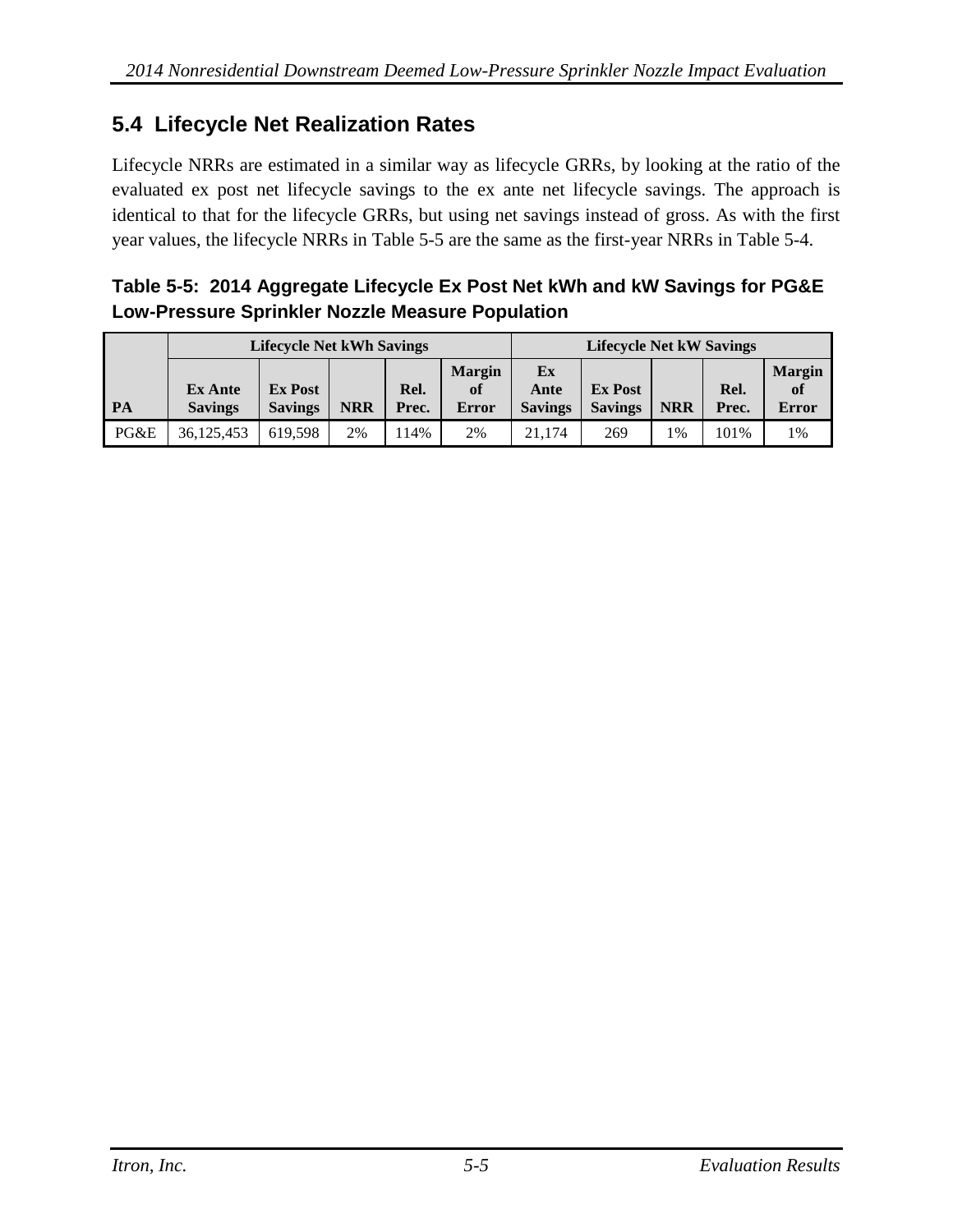# <span id="page-32-0"></span>**Conclusions and Recommendations**

This section presents conclusions and subsequent recommendations based on the findings of this research study. Per the PG&E catalog of 2016 program offerings,<sup>15</sup> the prescriptive low-pressure sprinkler rebate appears to have been discontinued. However, should the prescriptive program be reinstituted or restructured as a custom offering, evaluators recommend the following for improved program delivery.

**Conclusion 1 [Section 5.1]: Agricultural irrigation projects are difficult to accurately characterize with deemed savings values.** Due to its prescriptive delivery mechanism, the lowpressure nozzles program was unaware of several key variables that affect savings at the irrigation pump. Nearly each of the 25 sampled projects was a unique permutation of the following variables not previously considered in the program deemed savings calculation: preproject crop type, pre-project crop age, pre-project irrigation method, and pre-project field size. Each of these variables can significantly affect irrigation requirements and subsequent savings from low-pressure nozzle installation. Many of the conclusions and recommendations below provide more insight into how the IOUs might better characterize these variables and avoid savings overestimates in the future.

**Recommendation 1: If reinstated, incentives for conversions to low-pressure sprinkler irrigation should be offered as a custom measure.** A custom savings approach could more comprehensively gather the site-specific data needed to not only confirm measure eligibility, but also ensure that the subsequent ex ante savings are accurate.

**Conclusion 2 [Section 5.1]: Four of the 25 sampled projects were determined to be ineligible for program participation.** Of these 4 projects, 1 involved farmland without electric irrigation before the nozzle rebate, 1 involved the development of a previously unirrigated field, 1 involved a replacement of low-pressure nozzles with low-pressure nozzles, and 1 involved the replacement of a drip irrigation system with low-pressure nozzles.

**Recommendation 2: If reinstated, the program must perform more careful data collection and screening of applicants to avoid ineligible projects.** The initial application process should

[http://www.pge.com/includes/docs/pdfs/mybusiness/energysavingsrebates/incentivesbyindustry/Business\\_Rebates](http://www.pge.com/includes/docs/pdfs/mybusiness/energysavingsrebates/incentivesbyindustry/Business_Rebates_List.pdf) [\\_List.pdf](http://www.pge.com/includes/docs/pdfs/mybusiness/energysavingsrebates/incentivesbyindustry/Business_Rebates_List.pdf)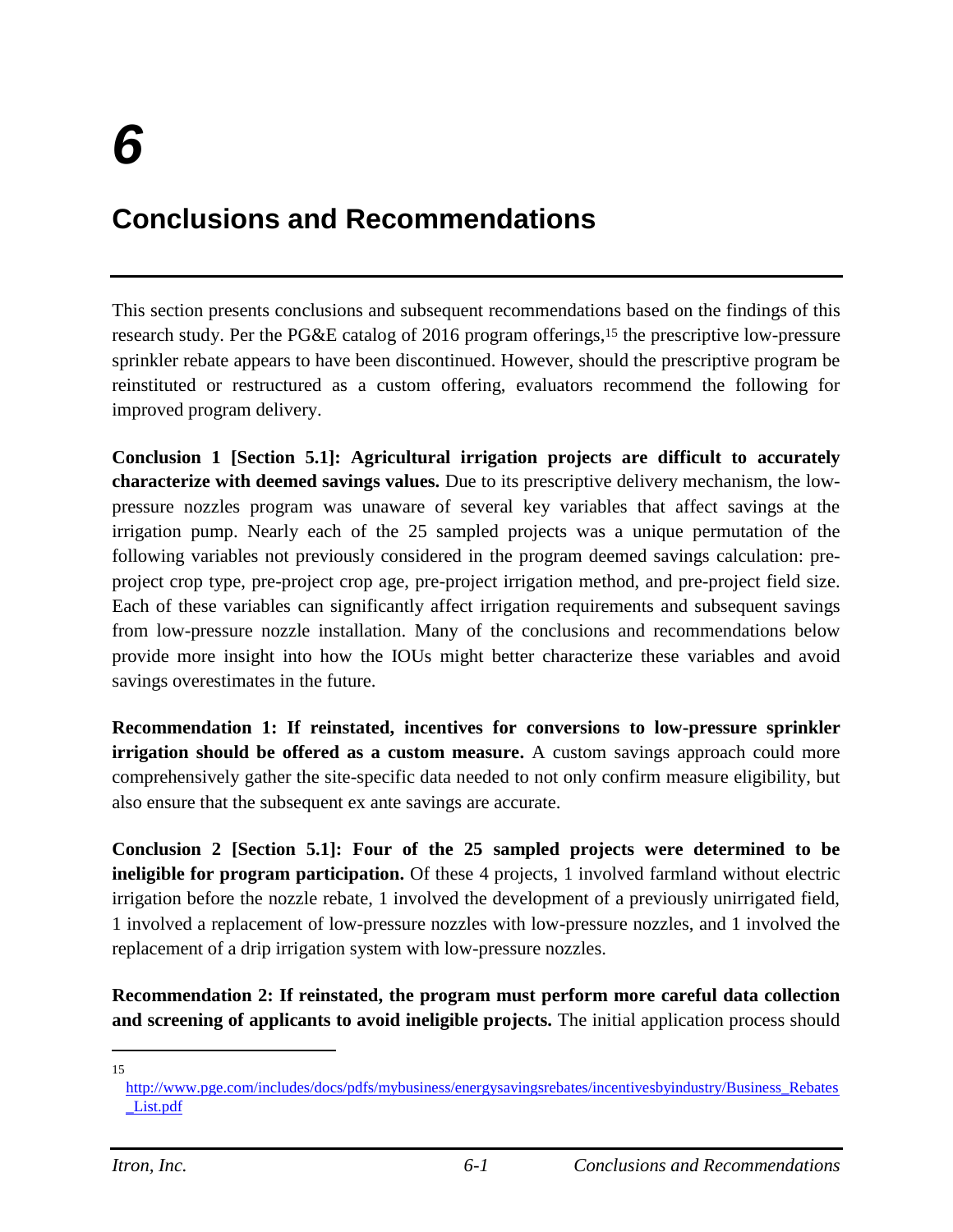include documented proof of the following: existing crop type and age, planned crop type, existing irrigation method, as well as relevant photographs and a prior year's worth of electric billing data for the affected irrigation pump.

**Conclusion 3 [Section 5.1]: Twenty-three of the 25 sampled projects featured an ex ante first-year kWh savings value that exceeded the pre-project annual electric consumption of the affected pump(s).** In some cases, the ex ante kWh savings exceeded the pre-project annual electric consumption by a factor of 10 or more. Several projects featured an ex ante kW savings value that exceeded the connected kW of affected irrigation pumps.

**Recommendation 3: If reinstated, the program should sanity-check claimed savings values with the prior year's billed totals to ensure no order-of-magnitude overestimates of savings.** This information should be made available per the application requirements of Recommendation 2.

**Conclusion 4 [Section 5.1]: Ten of the 25 sampled projects involved a switch in crop type at the time of the low-pressure nozzle installation.** Due to the increasing popularity of almonds and walnuts worldwide, all of the 10 conversions resulted in a switch to one of these more waterintensive crops. As the previous growth is typically razed as a part of the crop switch, many participating farmers saw the crop switch as an opportunity to install a new irrigation system. Higher water requirements lead to higher irrigation pumping requirements and possible increases in electric consumption. However, since farmers were very likely to convert their crops regardless of program intervention, the ex post savings are normalized for the higher water requirement of the post-project crop in the pre-project annual kWh consumption calculation.

**Recommendation 4: If reinstated, the program should utilize an interactive low-pressure nozzle conversion savings calculator that can account for the different water requirements of various crop types.** The evaluation team developed such a calculator, which incorporates crop-specific water requirement data, allowing fair comparison between pre- and post-project conditions. Additionally, the program's screening tool should incorporate information on customer decision-making absent the program, specifically in instances of crop switches, field expansions, or pump replacements, to determine a counterfactual baseline on which savings are based.

**Conclusion 5 [Section 5.1]: Twelve of the 25 sampled projects involved a pre-project irrigation method different from that reflected in ex ante savings assumptions.** Of these 12 projects, 8 involved flood irrigation in the pre-project case. On the other hand, the ex ante savings reflected high-pressure sprinkler irrigation in the preexisting configuration. While flood irrigation is generally less water-efficient than sprinkler irrigation, the pumping discharge pressure requirement is generally lower for flood irrigation as compared with sprinkler irrigation. Pumps supporting flood irrigation must overcome only the static pressure requirement of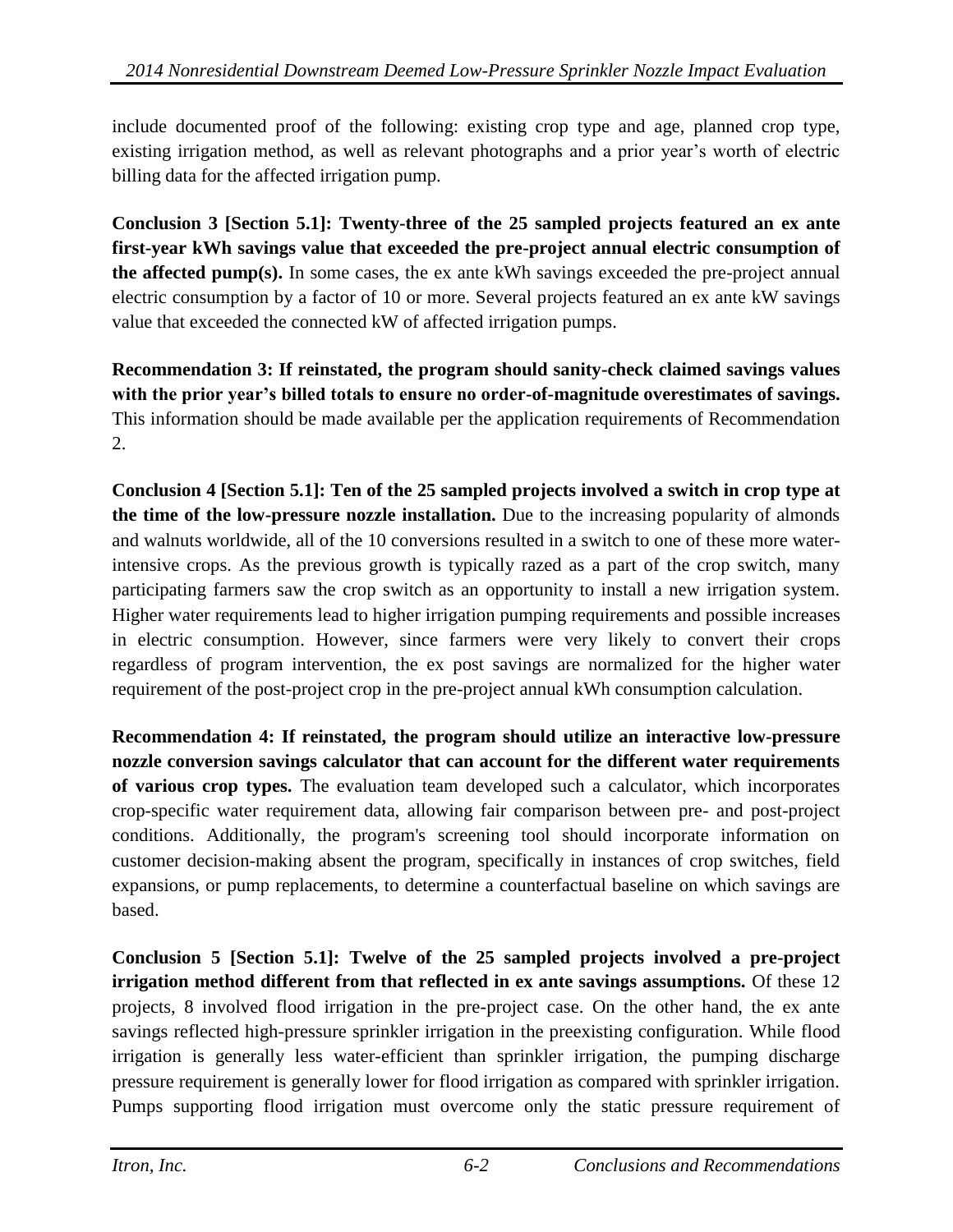drawing the water from the well. Lower discharge pressure requirements result in lower electric demand for the flood irrigation pump(s) and, depending on flooding frequency and duration, lower electric consumption as compared with sprinkler irrigation.

**Recommendation 5: The program's savings calculator (recommended in #4) should account for pre-project irrigation method to accurately predict the resulting change in discharge pressure by converting to low-pressure sprinkler nozzles.** Recommendation #7 below provides guidance on how the program might acquire the necessary up-to-date pumping information for participation in the program.

**Conclusion 6 [Section 5.1]: All of the 19 sampled projects classified as "portable" actually involved the installation of permanent nozzles.** Ex ante kWh savings for portable nozzles are approximately four times higher than for permanent nozzles. This misclassification resulted in significantly lower ex post savings.

**Recommendation 6: If reinstated, the program should collect sufficient documentation on nozzle configuration to ensure the portable/permanent classification is correct.** Sufficient documentation includes photographs of the preexisting system and invoices of previously installed nozzles and piping.

**Conclusion 7: Nearly all of the sampled participants could not produce operating pumping efficiency (OPE) paperwork required for participation in the prescriptive program.** OPE greatly affects savings from the discharge pressure reduction, per the formula in Section 2.3. Per program workpapers, eligible irrigation pumps must feature an OPE of 0.45 or above.

**Recommendation 7: OPE testing paperwork must be included with the application paperwork to confirm program eligibility and document pumping plant information.** PG&E, for example, provides subsidies for such tests.

**Conclusion 8 [Section 4.3]: Irrigation pumps were found to operate 1,163 hours annually.**  This value is 64% lower than the 3,257 annual hours reflected in ex ante savings assumptions. As several projects involved a crop switch to young almond or walnut trees at the time of the lowpressure nozzle installation, the young trees generally require less water than full-grown trees, leading to lower irrigation pump operating hours than anticipated.

**Recommendation 8: If reinstated, the program and its savings calculator should incorporate an annual pumping hours value of 1,163.** However, the savings calculator should be sufficiently customizable to incorporate more site-specific data on operating conditions as it becomes available.